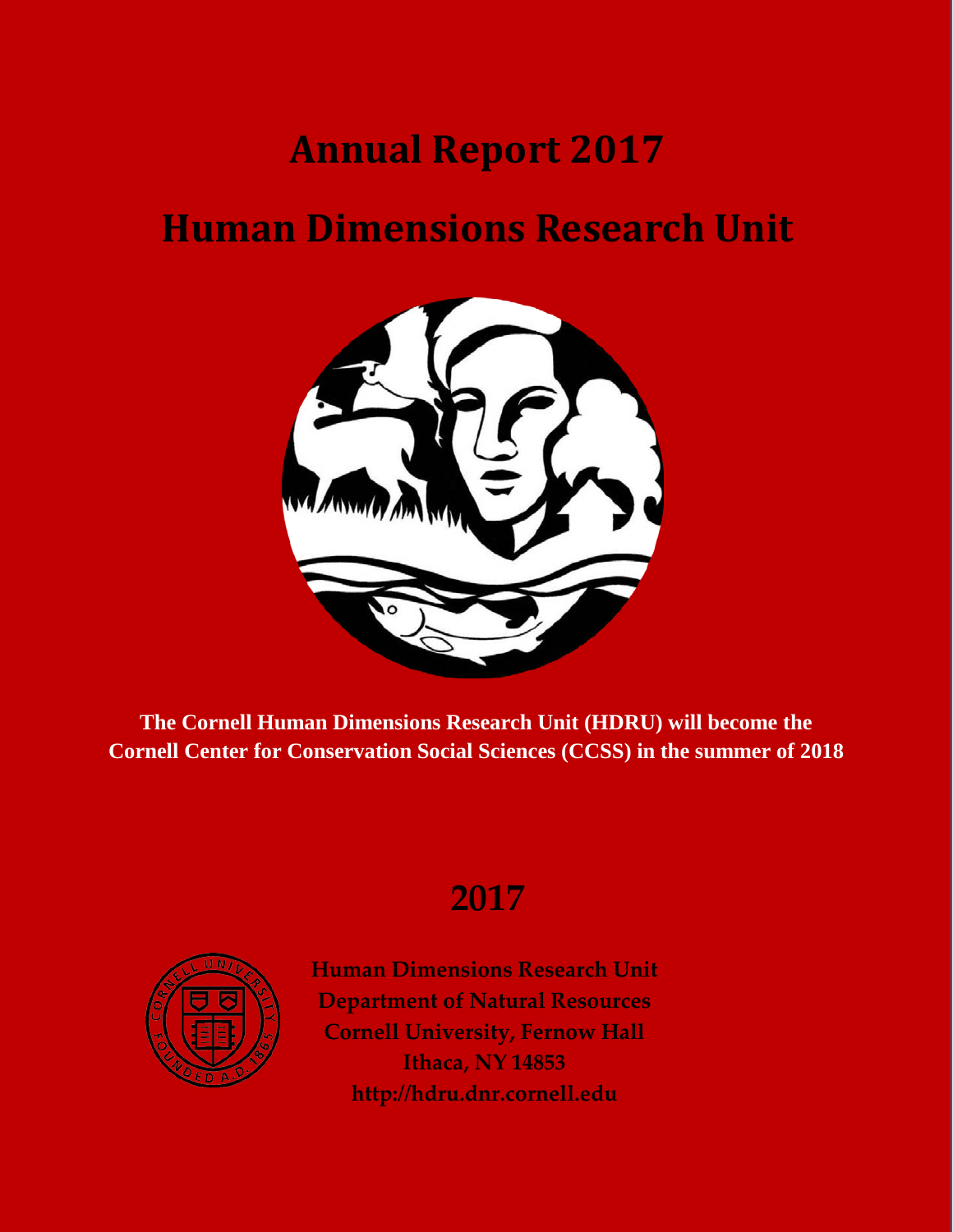# **Cornell Human Dimensions Research Unit (HDRU) is becoming Cornell Center for Conservation Social Sciences (CCSS)**

The Human Dimensions Research Unit at Cornell University will become the Cornell Center for Conservation Social Sciences (CCSS) effective summer 2018. The HDRU has a long and productive track record of externally funded research and publications, teaching undergraduate and graduate students, and outreach and consultation to effect positive change in conservation and environmental management practices. Designation as the CCSS acknowledges that the group's long-term comprehensive focus on the human dimensions of natural resource management has effectively expanded since its inception in the 1970s to include a broader array of problems and methods.

The "Cornell Center for Conservation Social Sciences" reflects the depth and breadth of this group's scholarship encompassing social science-based empirical work on the interactions of social and ecological systems. This work is designed to inform decision making, risk management, response to environmental change, policy making, planning, management, governance, and the advancement of theory. The name conveys an applied, problem-solving orientation consistent with the mission of the Department of Natural Resources and College of Agriculture and Life Sciences, the academic units within which the CCSS is located at Cornell, as well as the breadth and depth of the methodologies used across the social sciences.

CCSS faculty, staff, and students employ a wide range of social science approaches, including applied and foundational work in environmental psychology, sociology, communication, education, policy, and economics. Inquiry exploring how social and ecological elements interact as a system shares the spotlight with these disciplinary approaches. The methodological approaches and geographic scope—from local to global—of this work has similarly broadened.

A consultative process with stakeholders is occurring in Winter/Spring 2018 to inform design of our new website and a communication plan to announce the new designation to key stakeholders, professional and scientific organizations, and the public.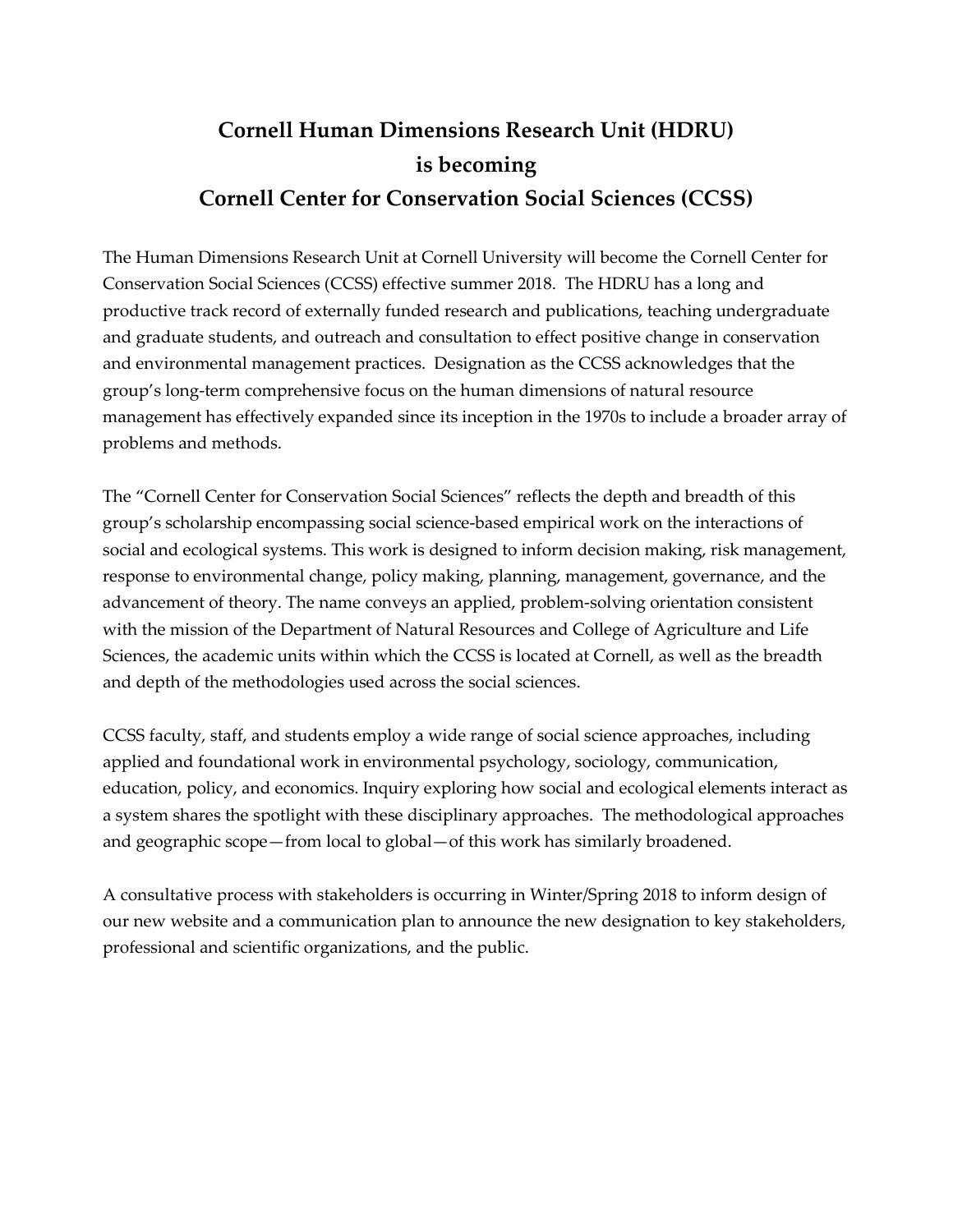# **Annual Repor**t **<sup>2017</sup>**

# **Human Dimensions Research Unit**

**Department of Natural Resources College of Agriculture and Life Sciences Cornell University**

# **Purpose**

This 2017 annual report provides an overview of recent research, teaching, and outreach activities of the Human Dimensions Research Unit (HDRU). The report is designed to reflect the work, interests, and capabilities of the HDRU. Publications listed in this report are on the HDRU website: *https://hdru.dnr.cornell.edu/*or may be requested by emailing *[hdru@cornell.edu](mailto:hdru@cornell.edu)*



# **Mission**

The HDRU strives to expand the understanding of academicians, students, natural resources agency staff, non-governmental organizations and policy makers about the human dimensions of natural resource and environmental management and policy. We do this by studying the interactions of social and ecological systems and applying theory and empirical findings to real-world, contemporary problems. Our research outcomes, which include empirical data, conceptual frameworks, and theoretical insights, are reported at conferences and in peer-reviewed journals, books, policy briefs, outreach publications, and reports of various types. HDRU research is used by a wide array of decision makers and natural resource practitioners, especially those in state and federal agencies, to develop, implement, and evaluate environmental policies and management approaches.

HDRU faculty and staff also contribute to the teaching and outreach functions of the College of Agriculture and Life Sciences and the Department of Natural Resources. We advise both undergraduate and graduate students, and teach courses concerning various aspects of the environment including sociology, policy, and planning.

While all HDRU faculty and academic staff engage in outreach, three of our faculty have Extension appointments from which we serve citizens of New York State and beyond. In 2009, an HDRU Outreach publication series was developed to facilitate sharing of research findings in non-technical form.

# **Description**

The core HDRU and cooperators are comprised of dozens of faculty, staff, graduate assistants, and undergraduate student technicians. Research and outreach programs are supported by grants and contracts from federal and state agencies, nongovernmental organizations, foundations, Cornell Cooperative Extension, and the Cornell University Agricultural Experiment Station. For 2017, grants and contracts for the 5 primary HDRU faculty totaled nearly \$5 million.

HDRU graduate faculty have membership in the graduate fields of Natural Resources, Development Sociology, Public Affairs, Global Development, and Water Resources. In 2017, graduate faculty committee members for HDRU graduate students came from a variety of departments: Earth and Atmospheric Sciences, Communication, Design and Environmental Analysis, Development Sociology, City and Regional Planning, Applied Economics and Management, Natural Resources and others.

The HDRU has earned an international reputation in the conservation social sciences. The oldest unit of its kind, the HDRU's history dates from the early 1970s. The success of the HDRU has been greatly enhanced by a partnership of approximately 40 years with the NYS Department of Environmental Conservation's Division of Fish, Wildlife, and Marine Resources and a number of federal and state partners.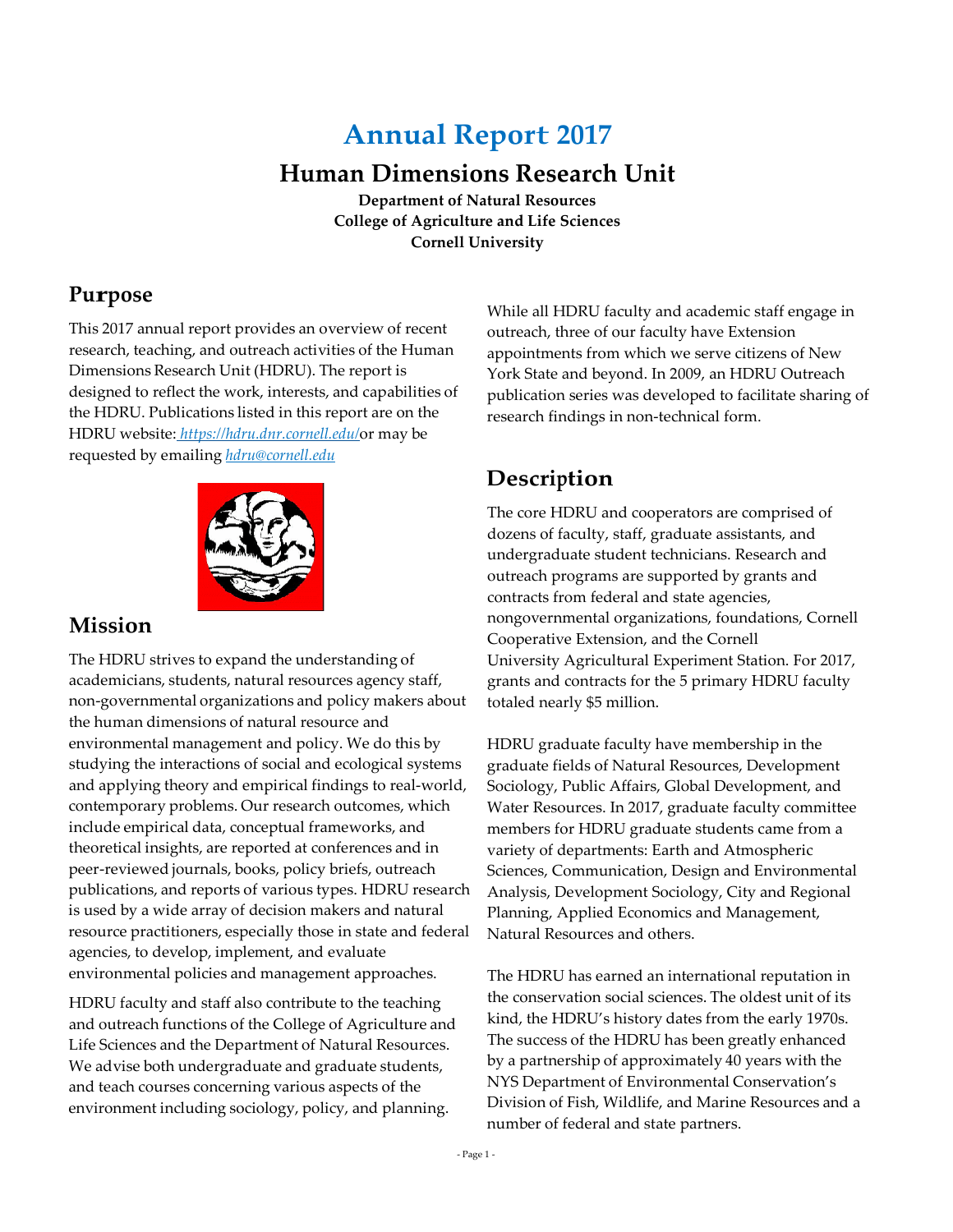

**Figure 1:** HDRU total funding from sponsored projects that were active in 2017 (grants and contracts totaled \$4,718,553).

# **The funding for HDRU research comes from multiple sources including competitive grants and contracts. In 2017, the following funders contributed to our work:**

Albany Pine Bush Preserve Commission, Cornell Cooperative Extension, Cornell University Agricultural Experiment Station, Deutsche Post DHL Group, Engaged Cornell, Great Lakes Fishery Commission, Minnesota Department of Health, National Park Service, New York Department of Environmental Conservation (NYSDEC), Ruffed Grouse Society, U.S. Department of Interior, U.S. Environmental Protection Agency – Great Lakes Restoration Initiative, U.S. Fish and Wildlife Service – Human Dimensions Branch, U.S. Geological Survey, USDA Agricultural Research Service, USDA Agriculture and Food Restoration Initiative, USDA National Institute of Food and Agriculture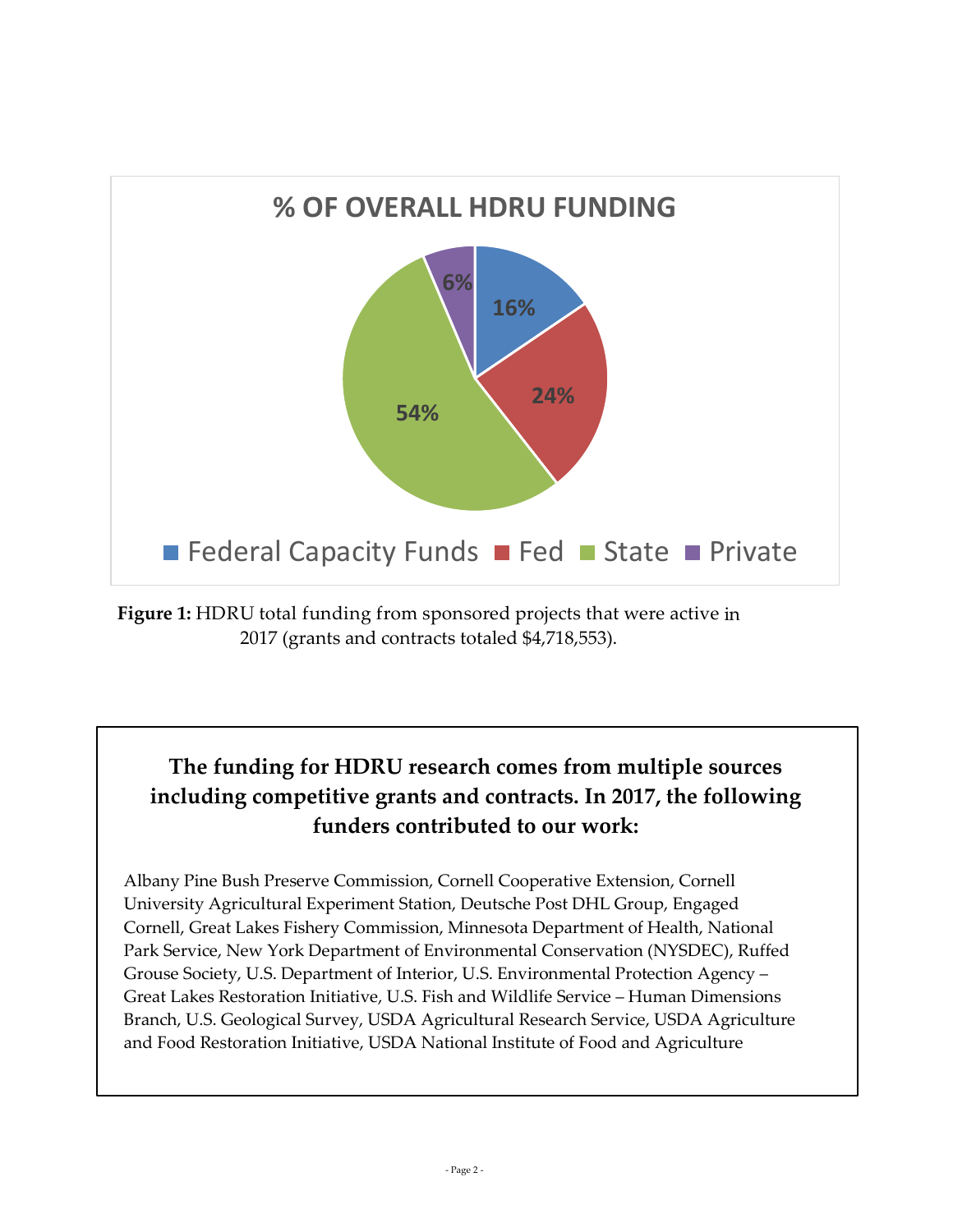### **Universities**

Clemson University Columbia University Erasmus University ETH Zurich Michigan State University Michigan Technological Univerity Mahidol University Montana State University North Carolina State University, Department of Parks, Recreation and Tourism Management Penn State University Purdue University Rutgers University Stockholm University The Ohio State University Universiti Malaysia Sarawak University of Alberta University of Maine University of Massachusetts University of New Brunswick University of Vermont, VT Tourism Data **Center** Yale University

### **Cornell University**

Atkinson Center for a Sustainable Future Charles H. Dyson School of Applied Economics and Management Community and Regional Developoment Institute Cornell Cooperative Extension Cornell Institute for Climate Smart Solutions Cornell Laboratory of Ornithology Cornell Southeast Asia Program Cornell Survey Research Institute Cornell University Agricultural Experiment **Station** Office of Engagement Initiatives **Departments of:** Communication, Development Sociology, Earth and Atmospheric Sciences, Landscape Architecture and Natural Resources



#### **Private/Public Organizations**

Albany Pine Bush Preserve Commission Araucarias del Alto Malleco Model Forest Association of Fish and Wildlife Agencies Avangrid Civic Ensemble Community Cloud Forest Conservation (CCFC) Dutch Research Institute for Transitions Ontario Ministry of Natural Resources and Environment New Brunswick Power New York Fish & Wildlife Magnagement Board NYS Energy Research & Development Authoritiy Ruffed Grouse Society Science and Resilience Institute at Jamaica Bay Stockholm Resilience Centre Wildlife Conservation Society Wildlife Management Institute

### **Government**

City of Binghamton FL Fish and Wildlife Conservation Great Lakes Consortium for Fish Consumption Advisories Great Lakes Fishery Commission Hudson River Estuary Program Montana Game, Fish and Parks National Park Service National Science Foundation Michigan DNR MN Department of Health NH Divisions of Forests and Lands NY Sea Grant NYS DEC NYS Office of Parks, Recreation, and Historical Preservation PA Game Commission TN Wildlife Resource Agency US Army Corps of Engineers US Dept. of Agriculture US Environmental Protection Agency, Great Lakes Restoration Initiative US Fish and Wildlife Service US Forest Service US Geological Survey USDA Hatch Multistate Project USDA National Institute of Food and Agriculture VA Dept of Game and Inland Fisheries

**Figure 2:** HDRU collaborates with a wide variety of organizations, universities, and governments (recent examples listed above). Without the assistance of these and other collaborators, much of the work would not be possible.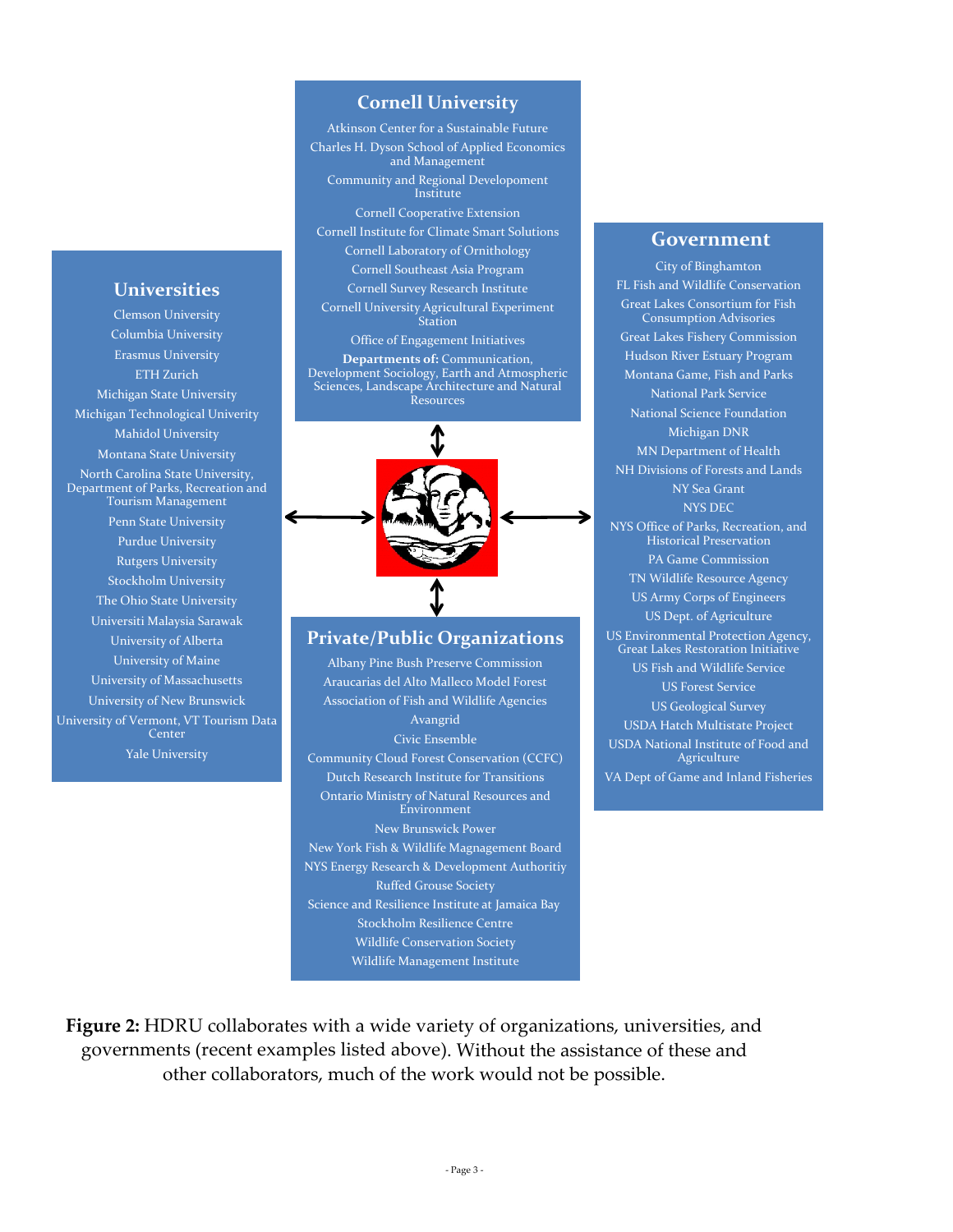# **HDRU at a Glance**

# **In 2017 HDRU had:**

Peer-reviewed Publications

# HDRU Publication Series Reports

- Core Faculty
- Associated Faculty
- Staff
- Postdoctoral Researchers
- Graduate Students
- Undergraduate Researchers and Interns
	- Course Offerings
- Workshops and Trainings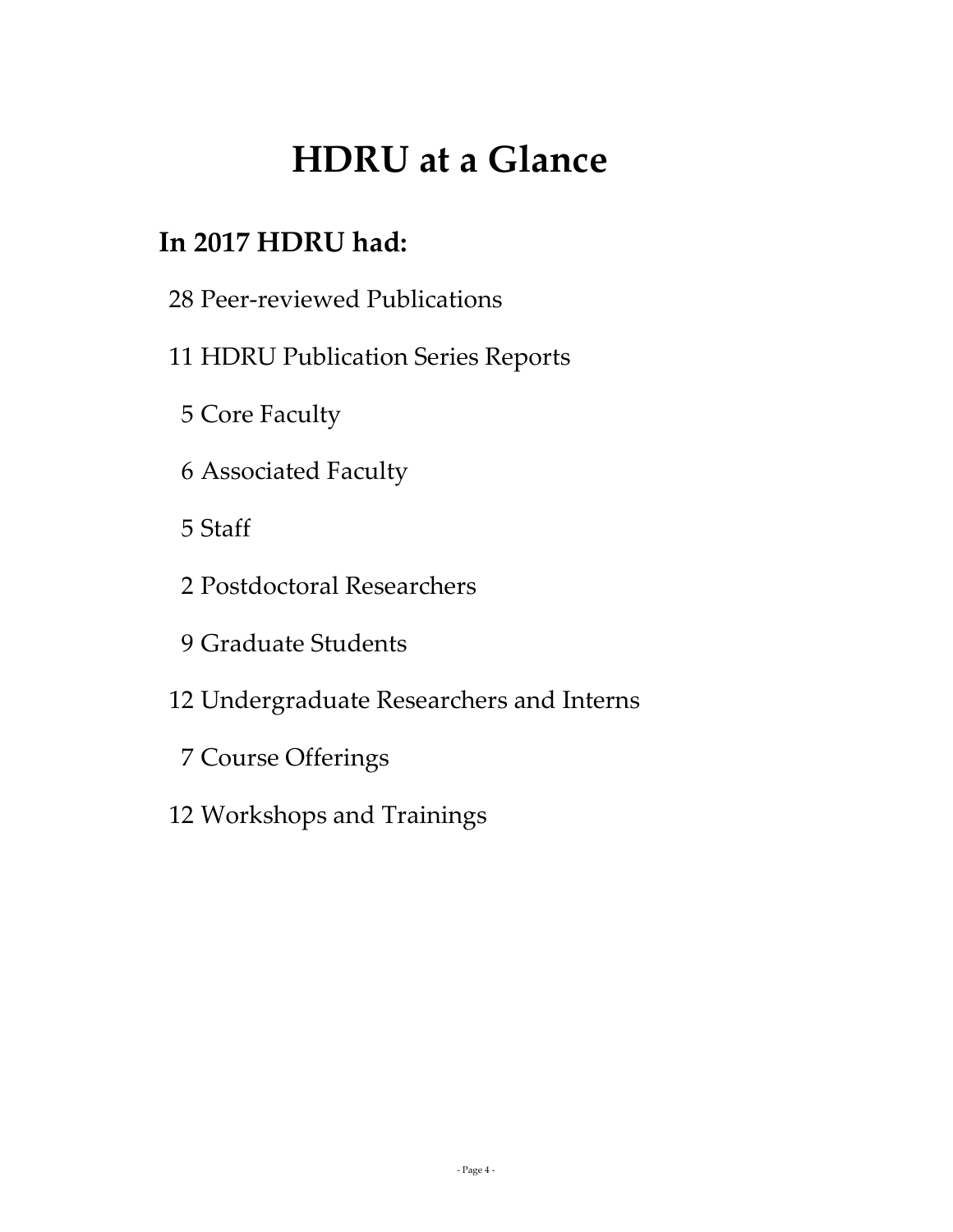# **Table of Contents**

|                                                                      | 6  |
|----------------------------------------------------------------------|----|
|                                                                      | 11 |
| <b>Summary of Research Activities</b>                                |    |
|                                                                      | 13 |
|                                                                      | 14 |
|                                                                      | 14 |
|                                                                      | 15 |
|                                                                      | 18 |
| Understanding and Managing Social-Ecological Systems                 | 21 |
|                                                                      | 22 |
|                                                                      | 24 |
|                                                                      | 24 |
|                                                                      | 26 |
| Summary of Extension and Outreach Activities                         | 27 |
|                                                                      | 30 |
| <b>Summary of Consultations, Honors, Awards, and Other Scholarly</b> |    |
|                                                                      | 31 |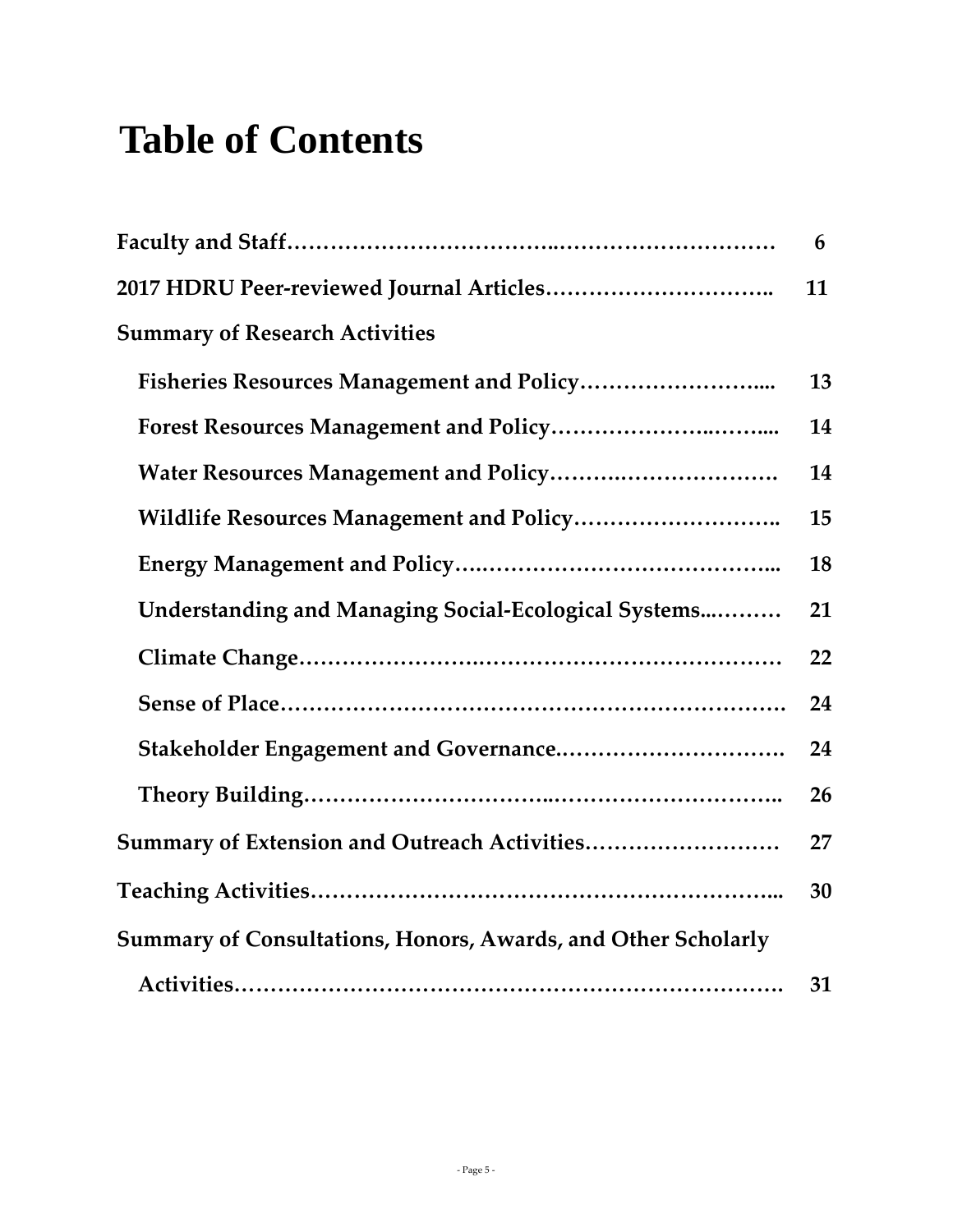

# **Faculty and Staff**

Core Faculty (as of January 2018)

**T. Bruce Lauber**, Senior Research Associate and Unit **Director** 

*Specializations*: Conflict and collaboration in natural resource management; stakeholder engagement in decision making; risk management and communication related to fisheries management; invasive species management; Great Lakes.

**Shorna B. Allred**, Associate Professor, House Professor and Dean (Alice Cook House), and Unit Associate Director

*Specializations*: Human dimensions of natural resource management; natural resource policy; communitybased methods, community resilience, and environmental attitudes and behavior with emphasis on forest and water resources.

**Barbara A. Knuth**, Professor and Unit Associate Director; Senior Vice Provost and Dean of the Graduate School

> *Specializations*: Great Lakes and marine fisheries resource policy and management; risk communication and risk management related to chemical contaminants in fish; human dimensions of ecosystem-based approaches to fisheries management.

### **Richard C. Stedman**, Professor and Unit Associate Director

*Specializations*: Sense of place; community resilience; impacts of social and environmental change on wildlife recreation and community; risk and policy; environmental attitudes and behaviors; communitybased resource management; landowner attitudes and behaviors; coupled human/ecological systems.

**Daniel J. Decker**, Professor and Unit Director Emeritus *Specializations*: Integration of human dimensions insights into wildlife management decision making, policy, planning, and practice; stakeholder involvement in wildlife management; communitybased wildlife management; risk perception and communication related to wildlife management.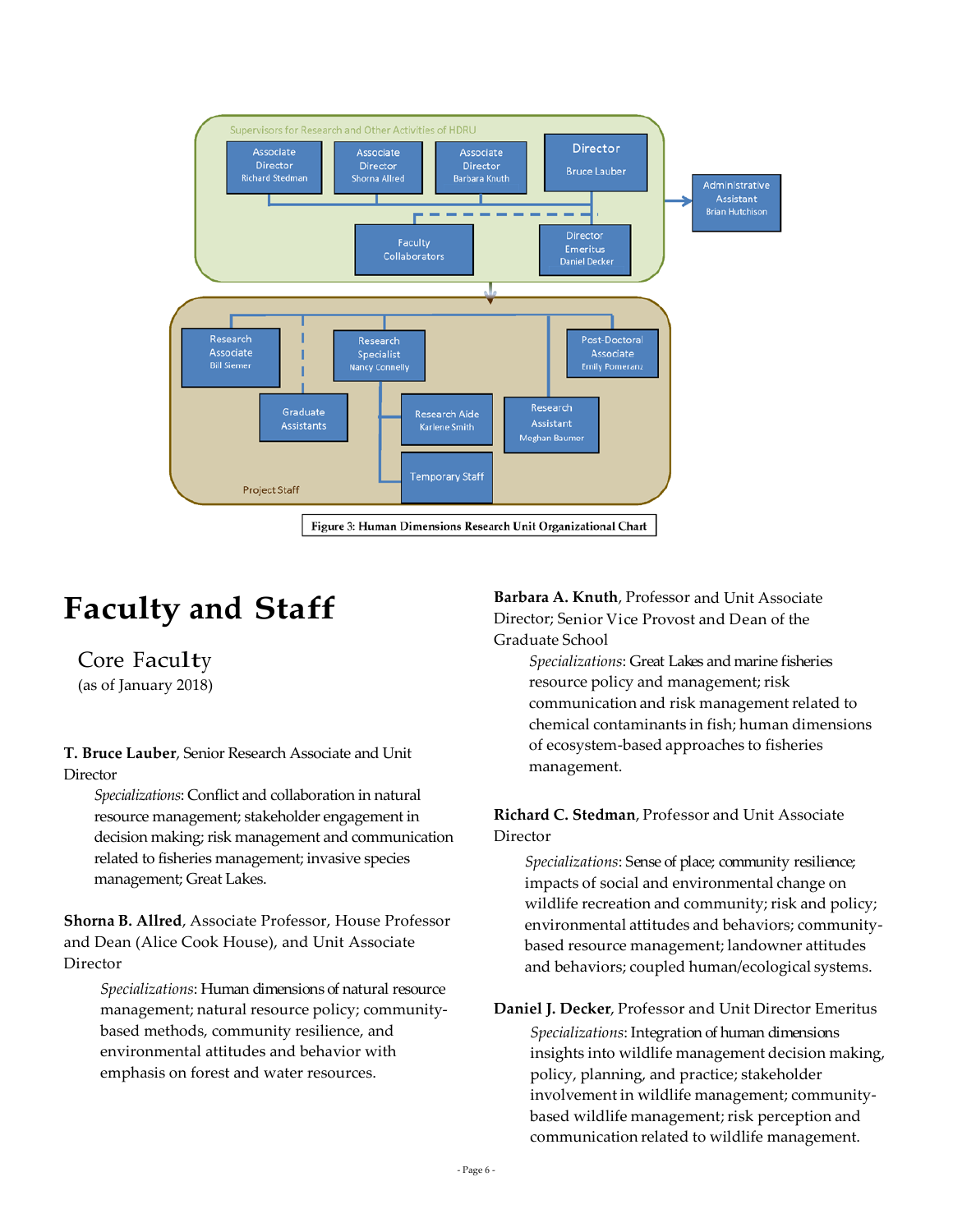# Associated Faculty

**Allison Chatrchyan,** Sr. Research Associate, Departments of Development Sociology, Earth and Atmospheric Sciences

*Specializations*: Integration of social science research into environmental, agricultural and food systems work; climate change and water resource policies and institutions; assessment of stakeholder attitudes and behaviors; frameworks and tools for climate change adaption and mitigation practices and sustainable agriculture; community decision-making and resiliency; international environmental politics and policy.

**Paul D. Curtis**, Associate Professor and Extension Wildlife Specialist, Department Natural Resources

*Specializations*: Resolving conflicts between people and wildlife; citizen participation in decision making; outreach and policy education.

**Heidi Kretser**, Adjunct Assistant Professor, Livelihoods and Conservation Coordinator for the N. America Program Wildlife Conservation Society

*Specializations*: Land-use development and patterns; how human activities in rural landscapes influence wildlife and human-wildlife conflicts; how communities, groups of actors in a conservation issue, or a single organization move from process and discussion of an issue to on-the-ground conservation impacts.

**Katherine A. McComas**, Professor and Chair, Department of Communication

> *Specializations*: Risk, science, andenvironmental communication; community involvement and public participation; trust and credibility related to science communication.

**Jeff Niederdeppe,** Associate Professor, Department of Communication

*Specializations:* Health and environmental communication; public communication campaigns; public opinion and social policy.

**Amanda D. Rodewald**, Professor, Department of Natural Resources and Director of Conservation Science, Cornell Lab of Ornithology

*Specializations*: Wildlife population and community ecology; conservation biology; landscape ecology; socioecological interactions in tropical working landscapes; forest management; urban ecology.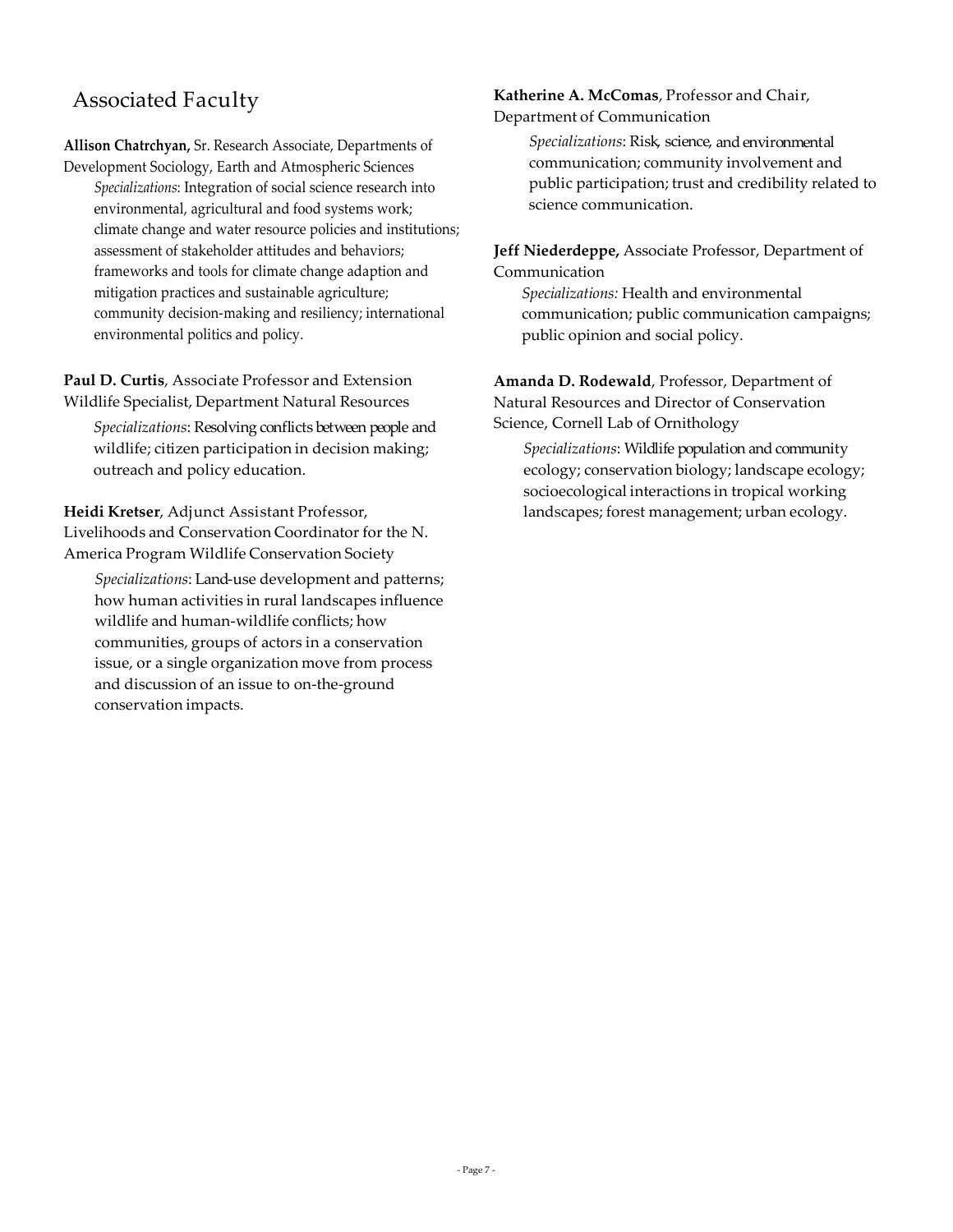# Unit Staff

# **Meghan S. Baumer**, Research Assistant

*Specializations*: Environmental psychology; environmental education; volunteer management; human dimensions training program assistance.

# **Nancy A. Connelly**, Research Specialist

*Specializations*: Incorporating human dimensions perspectives in natural resources management; risk perception and communication related to fisheries management; survey research methods.

## **Brian Hutchison**, Administrative Assistant

*Specializations*: Unit office management; website maintenance; administrative assistance.

## **William F. Siemer**, Research Associate

*Specializations*: Motivations andsatisfactions associated with wildlife-dependent recreation; program evaluation; risk perceptions associated with humanwildlife conflicts; mass media effects on wildliferelated perceptions.

## **Karlene K. Smith**, Research Aide

*Specializations*: Survey implementation; interviewing; database management; content analysis.

# Postdoctoral Researchers

### **Emily Pomeranz**

*Specializations:* Stakeholder engagement and collaboration in tourism and wildlife management.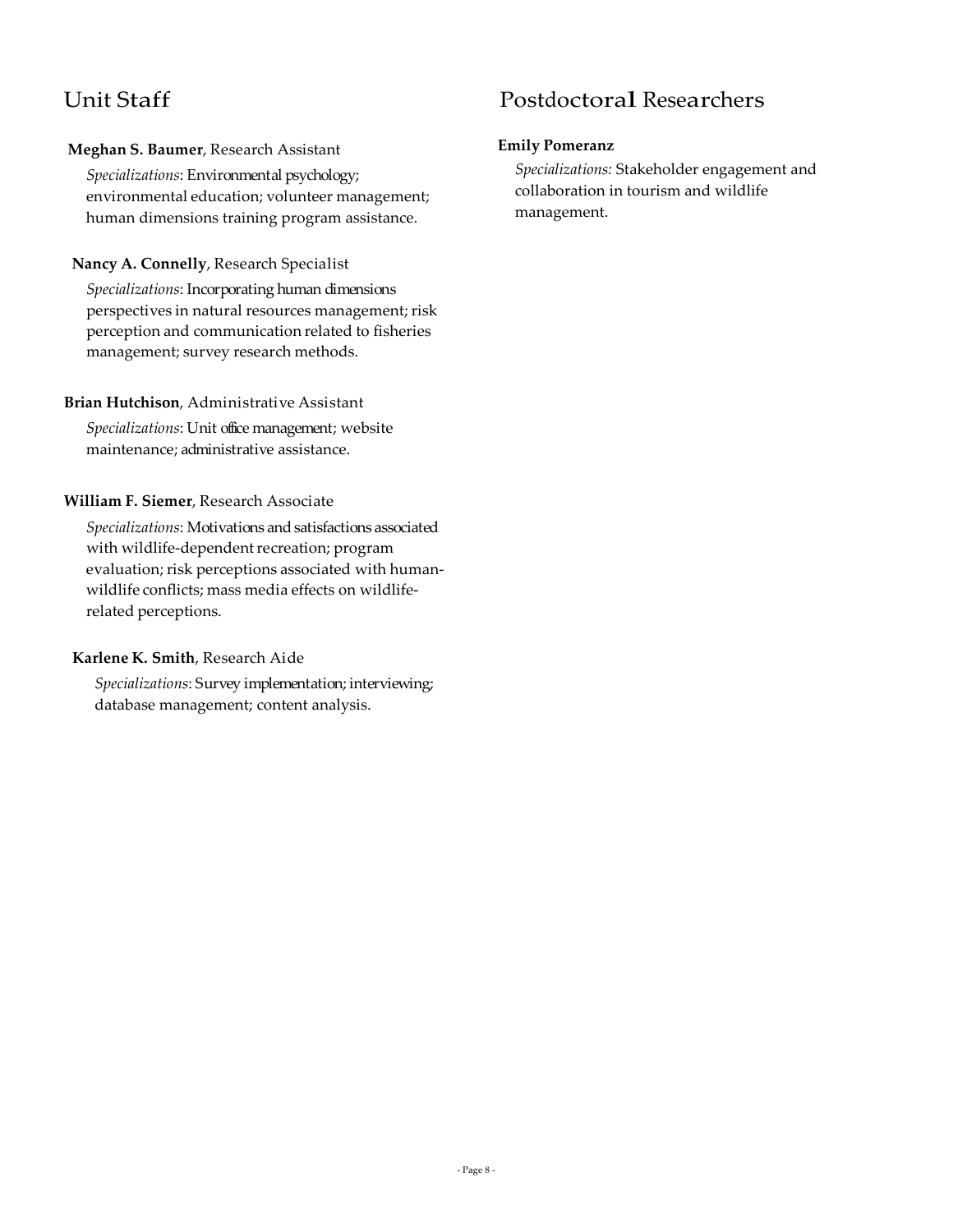# Graduate Students

(as of January 2018)

### **Dylan Bugden,** Cornell Fellow

*Specializations*: Energy development and public policy; sense of place; social movements; partisanship and polarization.

### **Catherine Doyle-Capitman**

*Specializations*: Examining the processes of developing and implementing landscape-level conservation across complex social-ecological systems, with an emphasis on understanding the role of local stakeholders and social science in conservation decision making.

## **James Goetz**

*Specializations:* Political ecology of natural resource and protected area management. Social and environmental outcomes of payments for ecosystem services. Participative, adaptive conservation planning and management.

## **Darragh Hare**

*Specializations*: Natural resource policy and governance; public trust doctrine; environmental ethics; interdisciplinary.

### **Ted Lawrence**

*Specializations*: International development and natural resource conservation in Latin America, specifically Yucatan, Mexico; coupled human and natural systems; common-pool resource regimes; landscape ecology and eco-agriculture.

### **Sarah Naiman**

*Specializations:* The application of sense of place and theory to predict proenvironmental behaviors; social psychology.

#### **Chris Rondem**

*Specializations:* Routines, negotiations, and strategy of renewable energy organizations.

### **Santi Sapayana**

*Specializations:* The effect of social marketing campaigns on reducing poaching behavior.

#### **Carrie Simon**

*Specializations:* Institutional dimensions of ecosystem-based management; communication theory.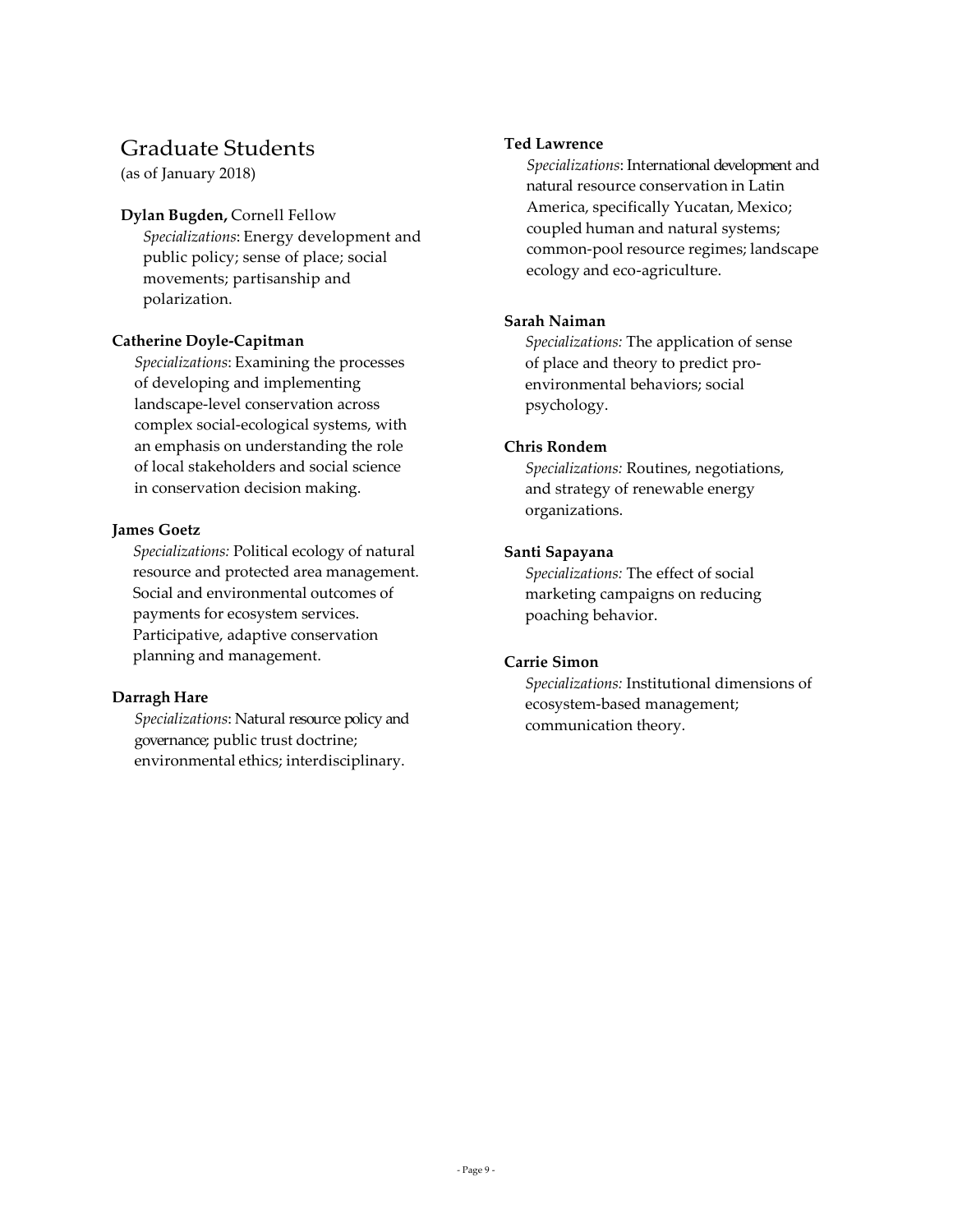# Graduate Students Receiving Degrees in 2017

### **Abigail Hart**

M.S., Natural Resources. (R. Stedman, advisor). Integrated Landscape Management in Forest Dependent Landscapes: Learning from the Model Forest Network to Strengthen the Theory and Practice of Integrated Landscape Management.

#### **Johan Enquist**

PhD (Stockholm University), (R. Stedman, co-advisor). Stewardship in an Urban World: Civic Engagement and Human-Nature Relations in the Anthropocene

### **Jennifer Fownes**

M.S., Natural Resources. (S. Allred, advisor). The Influence of Weather on Perceptions of Personal Experience with Climate Change and Extreme Weather in New York State

#### **Sarah Naiman**

M.S., Natural Resources. (S. Allred, advisor). Where did the Trees Go? An Exploration of People's Affective Response, Attachment, and Intention to Perform Place-Protective Behaviors for an Actively Managed Urban Nature Preserve.

### **Nirav Patel**

PhD, Natural Resources. (R. Stedman, advisor). Motivating Teacher and Student Engagement with the Environment through Renewable Energy Education.

### **Emily Pomeranz**

PhD. Natural Resources (D. Decker, advisor). Multilevel Public Decision-Making Processes: Implications for Wildlife Resource Governance.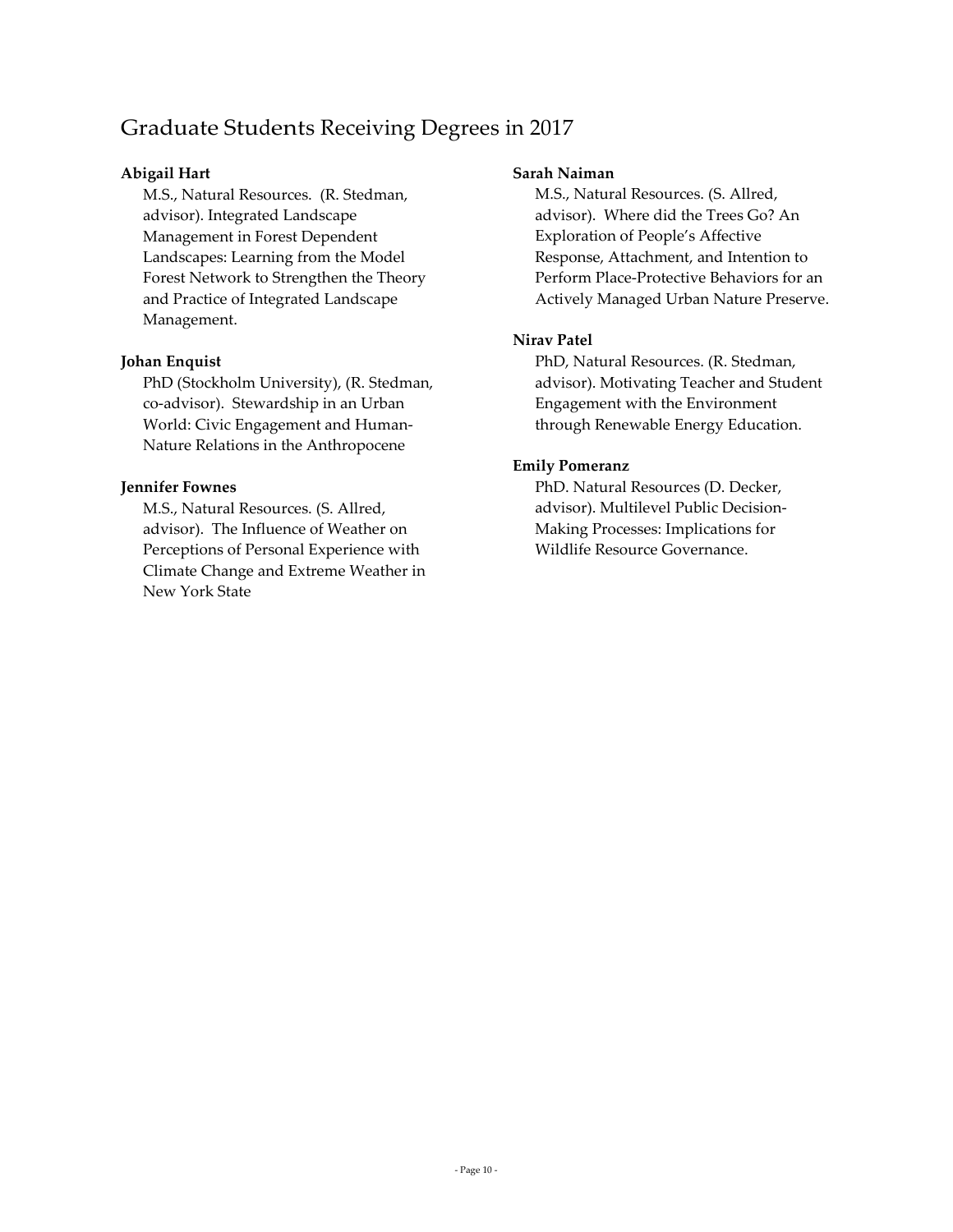# **2017 HDRU Peer-reviewed Journal Articles**

- Bennett, N. J., Roth, R., Klain, S., Chan, K., Christie, P., Clark, D., Cullman, G., Curran, D., Durbin, T., Epstein, G., Greenberg, A., Neslon, P., Sandlos, J., Stedman, R. C., Teel, T., Thomas, R., Verissimo, D., & Wyborn, C. (2017). Conservation social science: Understanding and integrating human dimensions to improve conservation. *Biological Conservation*, *205,* 93- 108.
- Bennett, N., Roth, R., Klain, S., Chan, K., Clark, D., Cullman, G., Epstein, G., Nelson, P., Stedman, R. C., Teel, T., Thomas, R., Wyborn, C., Currans., D., Greenberg, A., Sandlos, J., & Verissimo, D. (2017). Mainstreaming the social sciences in conservation. *Conservation Biology, 31*(1), 56-66.
- Bugden, D., Evensen, D., & Stedman, R. C. (2017). A drill by any other name: Social representations, framing, and legacies of natural resource extraction in the fracking industry. *Energy Research and Social Science*, *29*, 62-71.
- Chatrchyan, A. M., Erlebacher, R. C., Chaopricha, N. T., Chan, J., Tobin, D. & Allred, S. B. (2017). United States agricultural stakeholder views and decisions on climate change. *WIRES Climate Change*, doi: 10.1002/wcc.469
- Connelly, N. A., Lauber, T. B., Niederdeppe, J., & Knuth, B. A. (2017). Are women anglers of childbearing age following fish consumption advice in the Great Lakes region, U.S. *Journal of Great Lakes Research*, *43*, 187-191.
- Decker, D. J., Organ, J.F., Forstchen, A. B., Jacobson, C. A., Siemer, W. F., Smith, C. A., Lederle, P. E. & Schiavone, M. V. (2017). Wildlife governance in the 21st century - Will sustainable-use endure? *Wildlife Society Bulletin*, *41*(4), 821–826.
- DuBois, B., Allred, S., Sanderson, E., Giampieri, M. & Bunting-Howarth, K. (2017). Introducing Visionmaker.NYC: An online landscape ecology tool to support social-ecological system visioning and planning. *Journal of Extension.*  Retrieved from <https://joe.org/joe/2017december/tt8.php>
- Evensen, D., & Stedman, R. C. (2017). Beliefs about impacts matter little for attitudes about "fracking". *Energy Policy, 109*, 10-21.
- Evensen, D., & Stedman, R. C. (2017). Fracking as promoter and destroyer of 'the good life'. *Journal of Rural Studies*, *11*, 1.
- Evensen, D., Stedman, R. C., & Brown-Steiner, B. (2017). Resilient but not sustainable? Public perceptions of shale gas development via hydraulic fracturing. *Ecology and Society*, *22*(1).
- Evensen, D., Stedman, R., O'Hara, S., Humphrey, M., & Andersson-Hudson, J. (2017). Variation in beliefs about 'fracking' between the UK and US. *Energy Research and Social Science*, *12*, 1-10.
- Giampieri, M., DuBois, B., Allred, S., Bunting-Howarth, K., Fisher, K., Moy, J. & Sanderson, E. (2017). Visions of resilience: Lessons from applying a digital democracy tool in New York's Jamaica Bay watershed. *Urban Ecosystems,* doi: <https://doi.org/10.1007/s11252-017-0701-2>
- Hare, D., Smith, C. A., Forstchen, A. B., & Decker, D. J. (2017). Developing governance principles for public natural resources. *Society and Natural Resources, 31*(3), 382-388.
- Ingalls, M. L., & Stedman, R. C. (2017). Identity processes in social-ecological systems a dialectical approach. *Human Ecology Review, 23*(1), 45-64.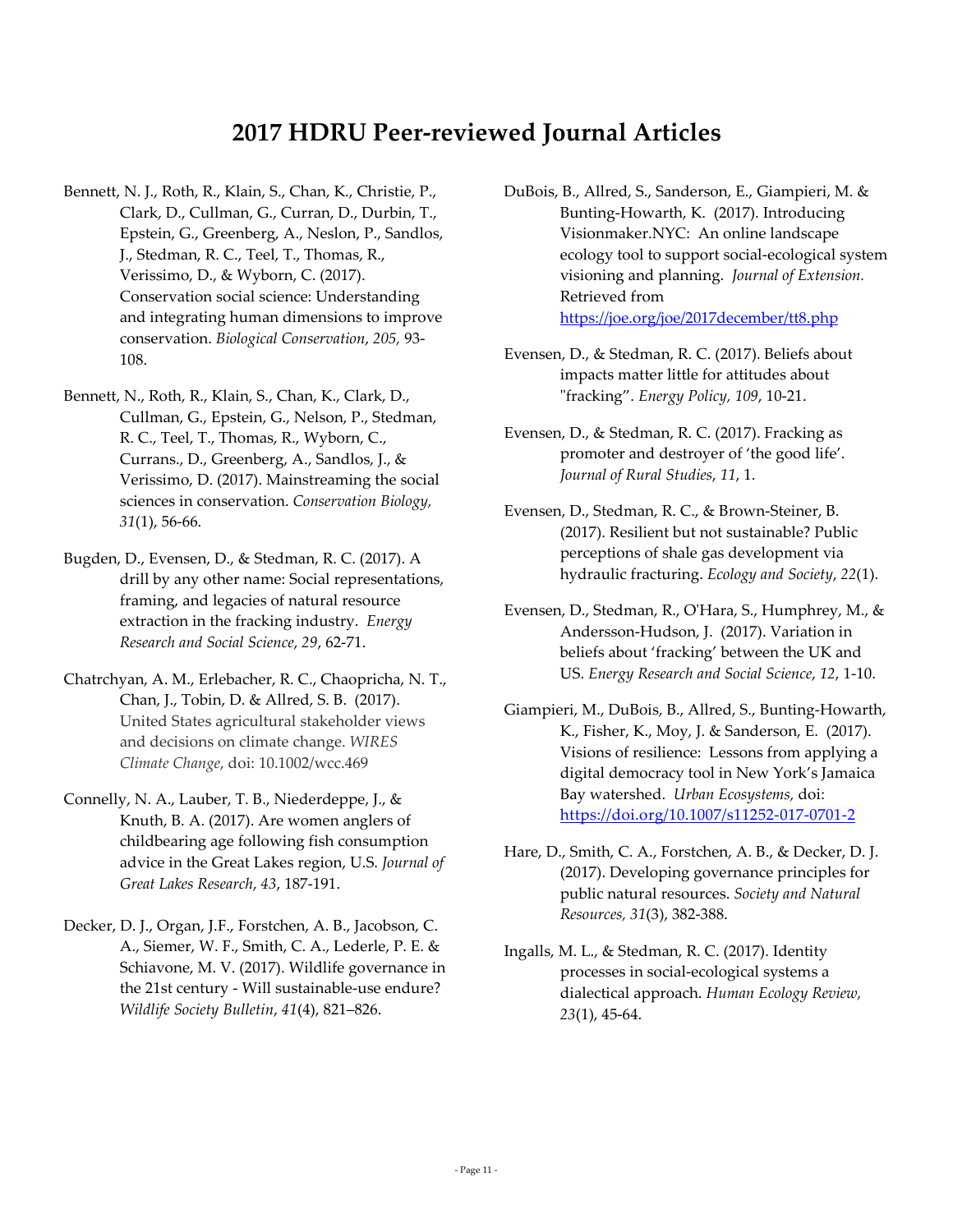Larson, L. R., Lauber, T. B., & Kay, D. L. (2017). Local government capacity to respond to environmental change: Insights from towns in New York State. *Environmental Management*, *60,* 118-135.

- Lauber, T. B., Connelly, N. A., Niederdeppe, J., & Knuth, B. A. (2017). Urban anglers' adherence to fish consumption advisories in the Great Lakes region. *Journal of Great Lakes Research, 43,* 180-186.
- Lauber, T. B., Connelly, N. A., Niederdeppe, J., & Knuth, B. A. (2017). Urban anglers in the Great Lakes region: Fish consumption patterns, influences, and responses to advisory messages. *Science of the Total Environment, 590- 591*, 495-501.
- Markowski-Lindsay, M., Catanzaro, P., Bell, K., Kittredge, D., Leahy, J., Butler, B., Markowitz, E., Milman, A., Zimmerer, R., Allred, S. & Sisock, M. (2017). Estate planning as a forest stewardship tool. *Forest Policy and Economics, 83*, 36-44.
- Masterson, V., Stedman, R. C., Enqvist, J., Tengo, M., Giusti, M., Wahl, D., & Svedin, U. (2017). The contribution of sense of place to socialecological systems research: A review and research agenda. *Ecology and Society, 22*(1), 49.
- McCance, E. C., Decker, D. J., Colturi, A. M., Baydack, R. K., Siemer, W. F., Curtis, P. D., & Eason, T. (2017). Importance of Urban Wildlife Management in the United States and Canada. *The Mammal Society of Japan, 42,*1-16.
- Parkins, J., Beckley, T., Comeau, L., Stedman, R., Rollins, C. & Kessler, A. (2017). Can distrust enhance public engagement? Insights from a national survey on energy issues in Canada. *Society and Natural Resources*, *30(8)*, 934-948.
- Parkins, J., Beckley, T., Comeau, L., Stedman, R., Rollins, C., & Kessler, A. (2017) Trust does not enhance public engagement: Insights from a national survey on energy literacy and citizenship in Canada. *Society and Natural Resources, 30*(8), 930-948.
- Quartuch, M. R., Stedman, R. C., Decker, D. J., Siemer, W. F., Baumer, M. S., & Larson, L. R. (2017). Exploring nontraditional pathways into hunting in New York State: Implications for recruitment and retention. *Human Dimensions of Wildlife, 22(5)*, 391-405.
- Raymond, C., Marketta, K., & Stedman, R. C. (2017). Sense of place, fast and slow: The potential contributions of affordance theory to sense of place. *Frontiers in Psychology, 8*, 1674.
- Robinson, K. F., Fuller, A. K., Schiavone, M., Swift, B., Diefenbach, D. R., Siemer, W. F., & Decker, D. J. (2017). Addressing wild turkey (*Meleagris gallapavo*) population declines using structured decision making. *Journal of Wildlife Management*. *81*(3), 393-405.
- Schusler, T.M., Krasny, M.E., and Decker, D.J. (2017). The autonomy-authority duality of shared decision-making in youth environmental action. *Environmental Education Research. 24(4)*, 533-552.
- Stedman, R. C., Larson, L. R., Tidball, K. G., Tidball, M., & Curtis, P. D. (2017). Hunting and the local food movement: Insights from central New York State. *Wildlife Society Bulletin, 41*(4), 720- 728
- Tobin, D., Radhakrishna, R., Chatrychan, A., & Allred, S. B. (2017). Barriers and priorities in the northeastern U.S. to address climate change impacts on agriculture and natural resources: A strategic framework for land-grant universities. *Weather, Climate, and Society, 9*, 591-606.
- Thorn, K., Tobin, D., Radhakrishna, R., Chatrchyan, A., Chan, J. & Allred, S.B. (2017). Usefulness of delivery methods for communicating climate change issues: Perspectives of Extension professionals and research faculty in the Northeastern United States. *Journal of Extension, 55*(5). Retrieved from <https://www.joe.org/joe/2017october/a4.php>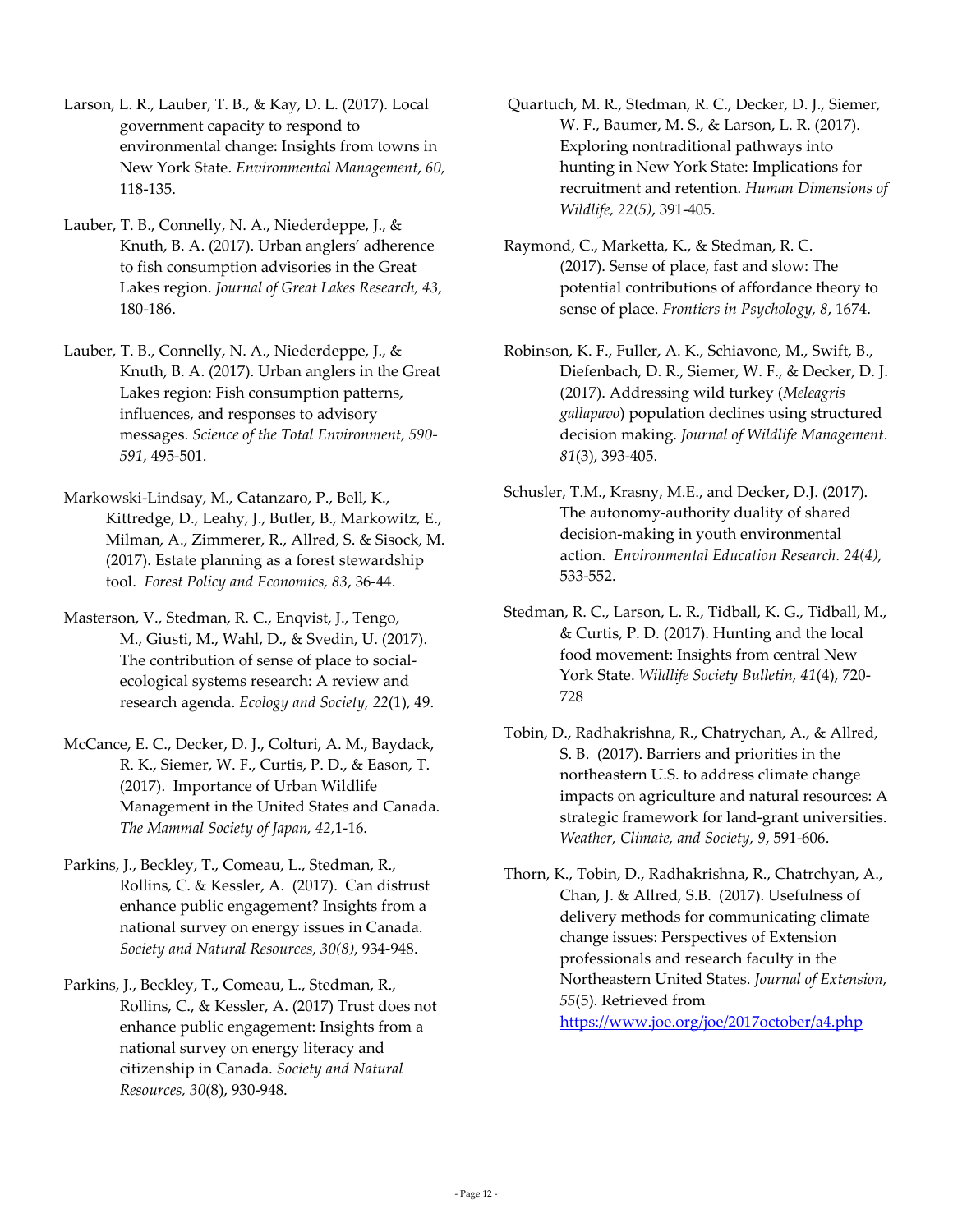# Summary of Research Activities

# **Fisheries Resources Management and Policy**

## **Great Lakes Health Collaboration to Reduce Toxics Exposure**

*Funded by:* Minnesota Department of Health and U.S. Environmental Protection Agency, Great Lakes Restoration Initiative

*Investigators:* Bruce Lauber, Jeff Niederdeppe, Barbara Knuth, Nancy Connelly

*Collaborators:* Great Lakes Consortium for Fish Consumption Advisories

*HDRU contact person:* Bruce Lauber [TBL3@cornell.edu](mailto:TBL3@cornell.edu)

#### *Publications:*

Connelly, N. A., Lauber, T. B., Niederdeppe, J., & Knuth, B. A. (2017). Are women anglers of childbearing age following fish consumption advice in the Great Lakes region, U.S. *Journal of Great Lakes Research*, *43*, 187-191.

#### *Presentation:*

Connelly, N. A., Niederdeppe, J., Lauber, T. B., McCann, P., & Knuth, B. A. (2017, July). *Impact of narrative messages on reducing fishrelated consumption of mercury among women of childbearing age.* Paper presented at 13th International Conference on Mercury as a Global Pollutant, Providence, RI.

#### **Reducing Exposure to Toxics in Urban Anglers**

*Funded by:* U.S. Environmental Protection Agency, Great Lakes Restoration Initiative

*Investigators:* Bruce Lauber, Jeff Niederdeppe, Barbara Knuth, Nancy Connelly

*Collaborators:* Great Lakes Consortium for Fish Consumption Advisories

*HDRU contact person:* Bruce Lauber [TBL3@cornell.edu](mailto:TBL3@cornell.edu)

#### *Publications:*

- Lauber, T. B., Connelly, N. A., Niederdeppe, J., & Knuth, B. A. (2017). Urban anglers' adherence to fish consumption advisories in the Great Lakes region. *Journal of Great Lakes Research, 43,* 180-186.
- Lauber, T. B., Connelly, N. A., Niederdeppe, J., & Knuth, B. A. (2017). Urban anglers in the Great Lakes region: Fish consumption patterns, influences, and responses to advisory messages. *Science of the Total Environment, 590- 591*, 495-501.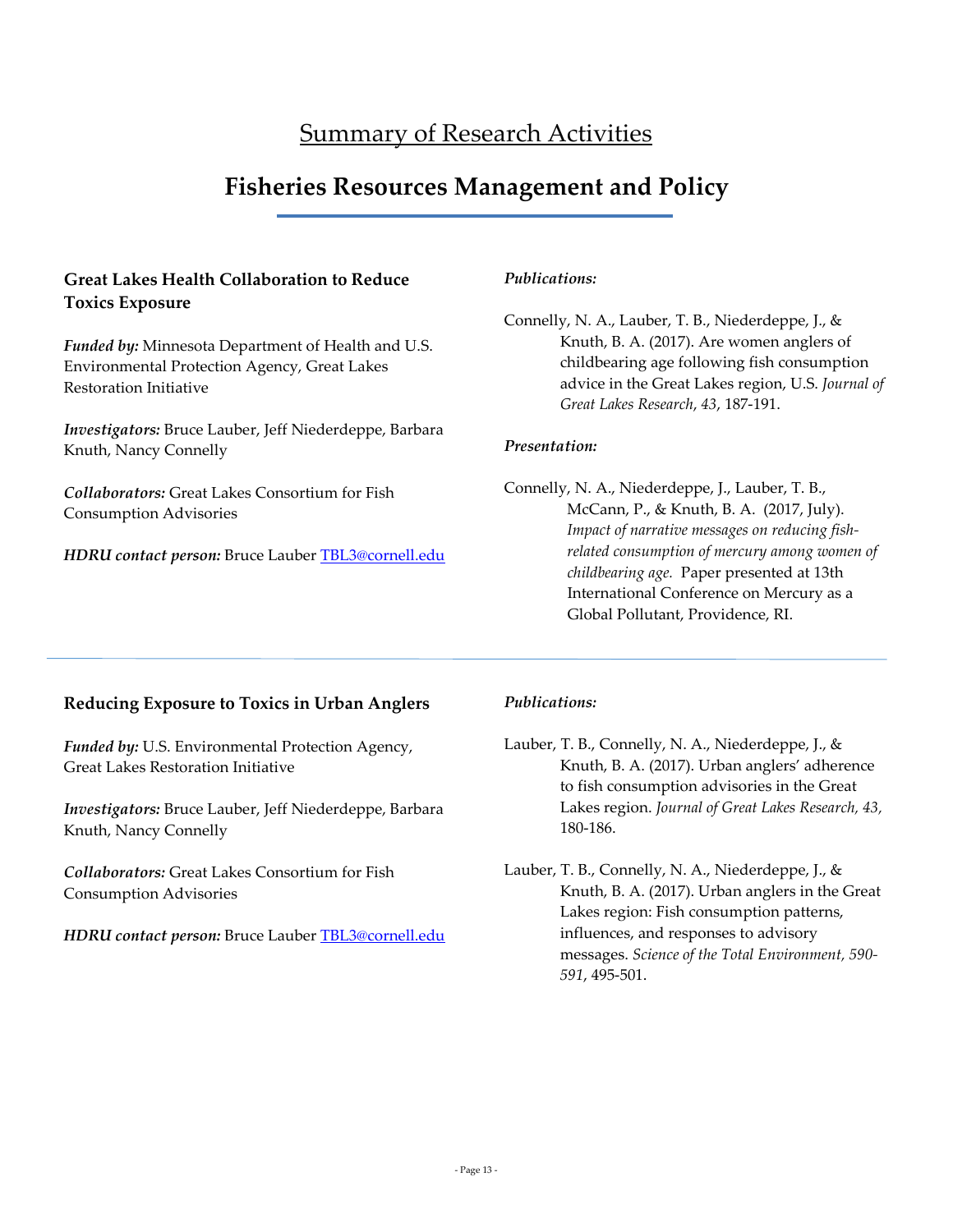# **Forest Resources Management and Policy**

# **Increasing Local Capacity to Protect Environmental Resources from Invasive Species**

*Funded by:* Cornell University Agricultural Experiment Station/USDA National Institute of Food and Agriculture

*Investigators:* Bruce Lauber, William Siemer

*Collaborators:* Mark Whitmore, Sally Nourani

*HDRU contact person:* Bruce Lauber [TBL3@cornell.edu](mailto:TBL3@cornell.edu)

# **Understanding and Informing Family Forest Owner Decisions of Intergenerational Land Transfer to Ensure Working Forested Landscapes**

*Investigators*: Paul Catanzaro (University of Massachusetts), Marla Markowski-Lindsay (University of Massachusetts), Ezra Markowitz (University of Maine), David Kittredge (University of Massachusetts), Brett Butler (USDA Forest Service), Jessica Leahy (University of Maine), Kathleen Bell (University of Maine), Shorna Allred

*Funded by:* United States Department of Agriculture, Agriculture and Food Restoration Initiative

#### *HDRU contact person:* Shorna Allred srb237@cornell.edu

#### *Publication:*

Markowski-Lindsay, M., Catanzaro, P., Bell, K., Kittredge, D., Leahy, J., Butler, B., Markowitz, E., Milman, A., Zimmerer, R., Allred, S. & Sisock, M. (2017). Estate planning as a forest stewardship tool. *Forest Policy and Economics, 83*, 36-44.

# **Water Resources Management and Policy**

# **Understanding Factors Affecting Water Quality and Water Quality Perceptions in Mixed Use Landscapes**

*Investigators:* Richard Stedman, Todd Walter (BEE, Cornell)

*Funded by:* Cornell University Agricultural Experiment Station/USDA National Institute of Food and Agriculture

#### *Presentation:*

Armstrong, A. & Stedman, R. (2017, July). *Water quality problem attribution in an agricultural and amenity watershed of central New York*. Paper presented at the 80<sup>th</sup> Annual Meetings of the Rural Sociological Society, Columbus, OH.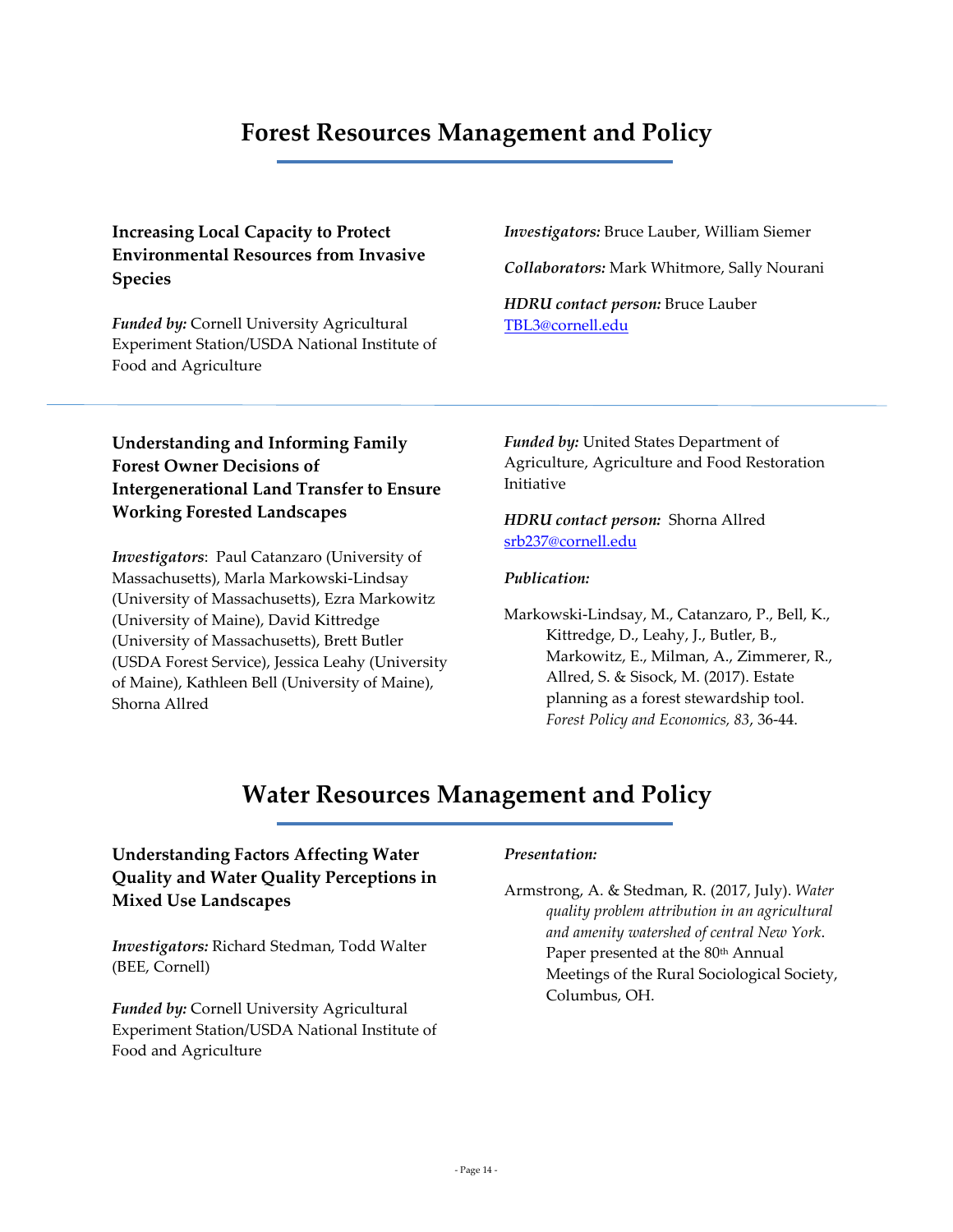# **Wildlife Resources Management and Policy**

# **Evaluate Public Response to Habitat Management on Wildlife Management Areas**

*Funded by:* New York Department of Environmental Conservation (NYSDEC), Bureau of Wildlife

*Investigators:* Bruce Lauber, Richard Stedman, Shorna Allred, Nancy Connelly

*Collaborators:* Mike Wasilco, Marcelo del Puerto, Dan Rosenblatt, Mike Putnam, Sandy Van Vranken, Jim Farquhar (NYSDEC)

*HDRU contact person:* Nancy Connelly nac4@cornell.edu

## **Public Support for Threatened/Endangered Species Management in New York**

*Funded by:* New York Department of Environmental Conservation (NYSDEC), Bureau of Wildlife

*Investigators:* Bruce Lauber, Richard Stedman, Nancy Connelly

*Collaborators:* Dan Rosenblatt, Lisa Holst, Kathy O'Brien, Carl Herzog (NYSDEC)

### *HDRU Contact Person:* Nancy Connelly nac4@cornell.edu

#### *Publication:*

Connelly, N. A., Lauber, T. B., & Stedman, R. C. (2017). *The NYSDEC Endangered Species Program: Public awareness and support.* Human Dimensions Research Unit Publication Series 17-11. Department of Natural Resources, Cornell University, Ithaca, NY.

# **Turkey hunting in New York: Participation, attitudes about hunting regulations, and influences on fall hunting satisfaction**

*Funded by:* New York State Department of Environmental Conservation (NYSDEC), Bureau of Wildlife

*Investigators:* Daniel Decker, William Siemer

*Collaborators:* Mike Schiavone, Lance Clark, Jeff Eller, Pat Vissering, Emilio Rende, Sandy Chan (NYSDEC)

#### *HDRU contact person:* William Siemer wfs1@cornell.edu

#### *Publication:*

Robinson, K. F., Fuller, A. K., Schiavone, M., Swift, B., Diefenbach, D. R., Siemer, W. F., & Decker, D. J. (2017). Addressing wild turkey (*Meleagris gallapavo*) population declines using structured decision making. *Journal of Wildlife Management*. *81*(3), 393-405.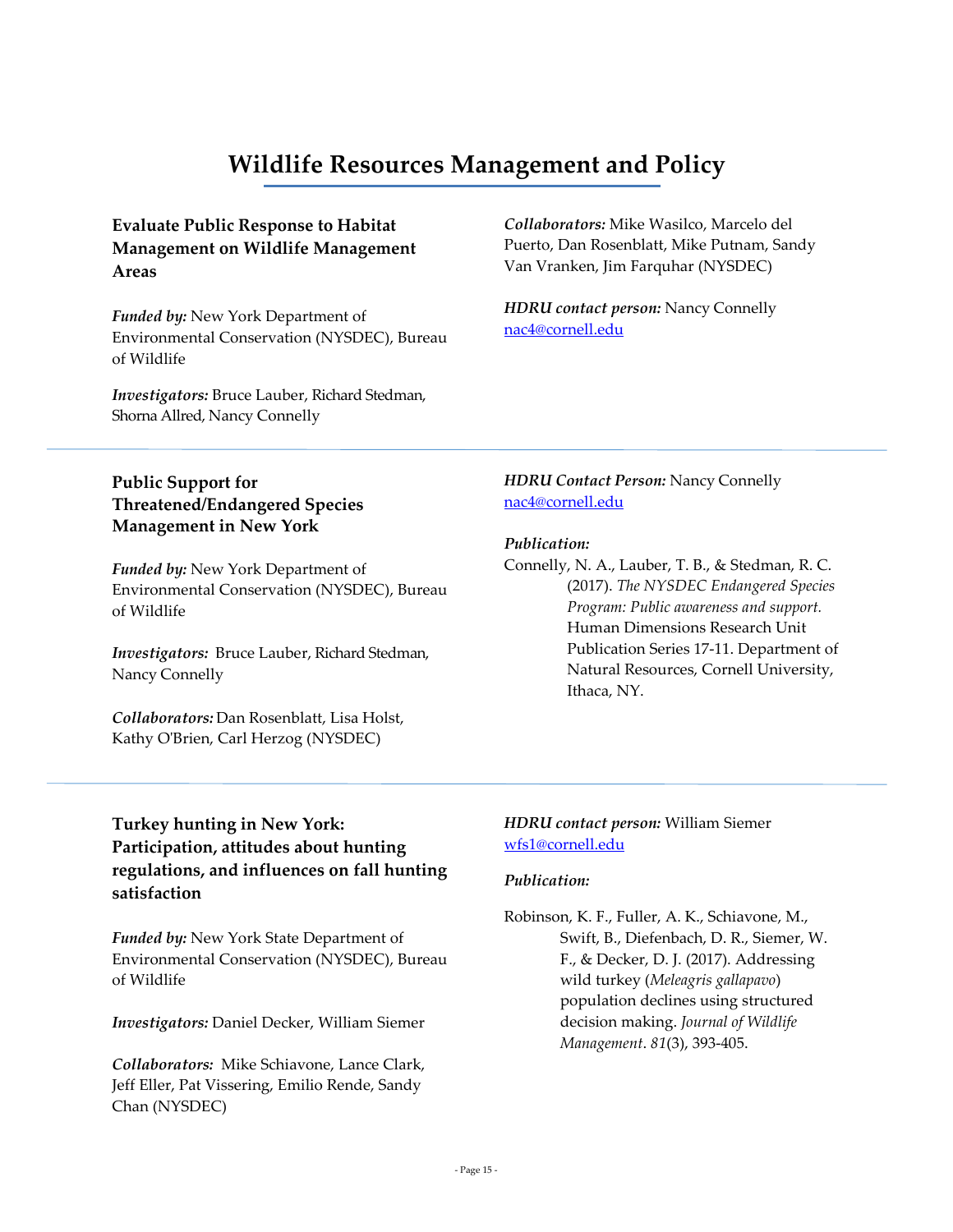# **Increasing Capacity of NY Communities to Engage Effectively in Management of White-tailed Deer**

*Funded by:* Cornell University Agricultural Experiment Station/USDA National Institute of Food and Agriculture and Cornell Cooperative Extension

*Investigators:* Daniel Decker, Richard Stedman

*Collaborators:* Paul Curtis

*HDRU contact person:* Daniel Decker [djd6@cornell.edu](mailto:djd6@cornell.edu)

#### *Publications:*

- Baumer, M. S., & Pomeranz, E. F. (2017). *An analysis of community-based deer management plans*. Human Dimensions Research Unit Publication Series 17–8. Department of Natural Resources, Cornell University, Ithaca, NY.
- Pomeranz, E. F., Baumer, M. S., & Decker, D. J. (2017). *Community-based deer management: Planning for success*. Available online at: <http://wildlifeplanners.org/>

*Websites:*  [www.deeradvisor.org,](http://www.deeradvisor.org/) <https://canvas.instructure.com/courses/1178268>

# **Decision-making Process for Waterfowl Season Setting**

*Funded by:* New York State Department of Environmental Conservation (NYSDEC)

*Investigators:* Richard Stedman, William Siemer

*Collaborators:* Josh Stiller, Thomas Bell, Jim Eckler, Steve Heerkens, Mike Wasilco (NYSDEC)

*HDRU contact person:* William Siemer wfs1@cornell.edu

# **Communication to Promote Recovery of an Important Species for Agriculture: Perceptions of Risks and Benefits of Bats**

*Funded by:* Cornell University Agricultural Experiment Station/USDA National Institute of Food and Agriculture

*Investigators:* Bruce Lauber, Katherine McComas, William Siemer, Heidi Kretser

*Collaborators:* Krysten Schuler, Carl Herzog (NYSDEC), Michelle Verant (NPS)

#### *HDRU contact person:* Bruce Lauber [TBL3@cornell.edu](mailto:TBL3@cornell.edu)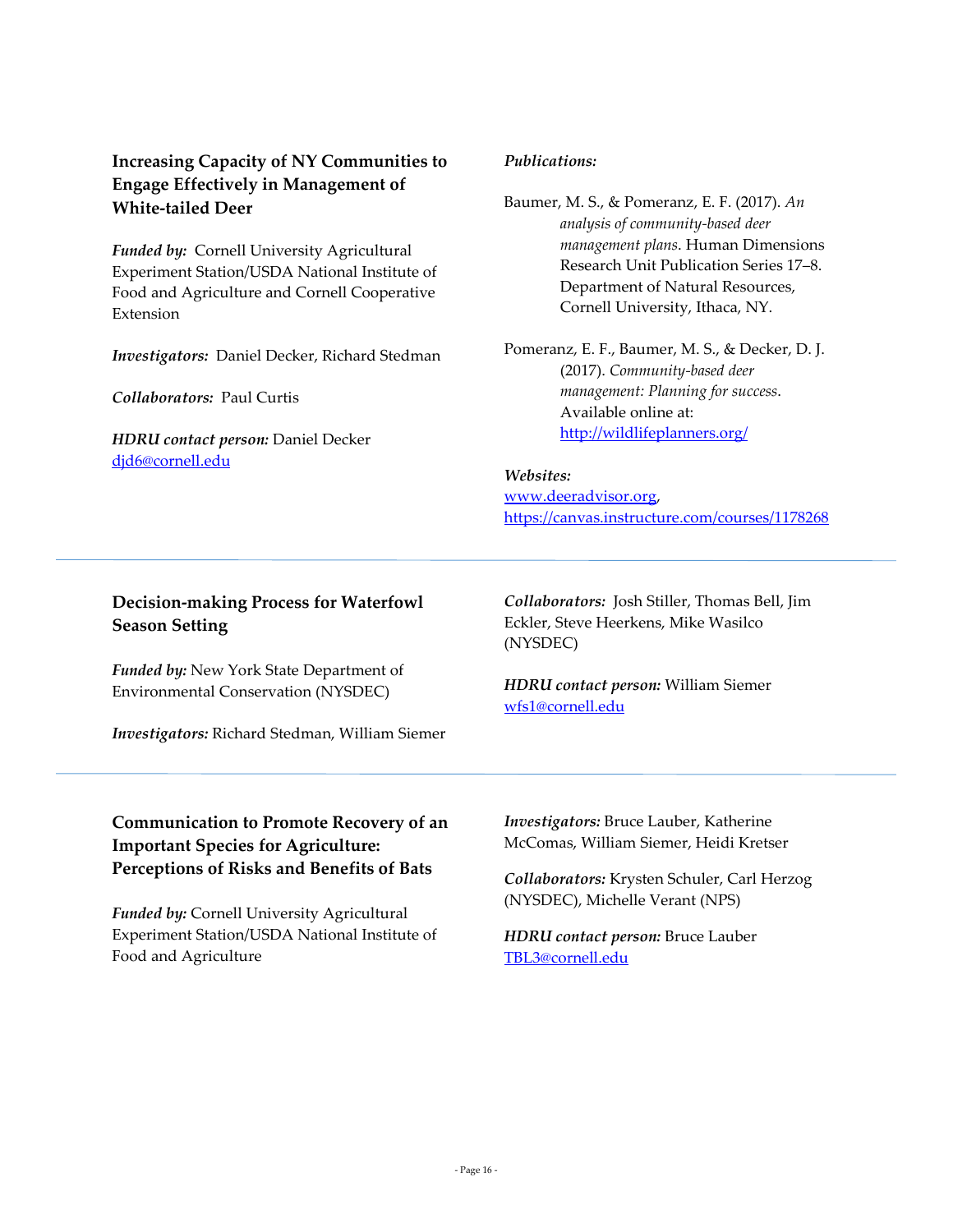# **Recruiting and Retaining Hunters and Trappers**

*Funded by:* New York State Department of Environmental Conservation (NYSDEC)

*Investigators:* Daniel Decker, Michael Quartuch, William Siemer, Richard Stedman

*Collaborators:* Chuck Dente, K. Hamilton, Kelly Stang, Melissa Neely, Mike Schiavone, Mike Wasilco, Ken Baginski, Andrew MacDuff (NYSDEC)

#### *HDRU contact person:* William Siemer wfs1@cornell.edu

#### *Publications:*

- Quartuch, M. R., Stedman, R. C., Decker, D. J., Siemer, W. F., Baumer, M. S., & Larson, L. R. (2017). Exploring nontraditional pathways into hunting in New York State: Implications for recruitment and retention, *Human Dimensions of Wildlife, 22(*5*)*, 391-405.
- Larson, L. R., Stedman, R. C., Decker, D. J., Siemer, W. F., & Quartuch, M. R. (2017). Social habitats for hunting: A broader context for R3 programming. In Responsive Management and National Shooting Sports Foundation (Eds.), *Hunting, fishing, sport shooting, and archery recruitment, retention, and reactivation: A practitioner's guide* (pp. 88- 91). Harrisonburg, VA: Responsive Management.

#### *Presentations:*

- Siemer, W. F., Stedman, R. C., Decker, D. J., Quartuch, M., & Dente, C. (2017, March). *Sportsman education in New York: Instructors' experiences and satisfaction.*  2017 Northeast Hunter Education Coordinators' Meeting. West Point, New York.
- Siemer, W. F., Stedman, R. C., Decker, D. J., Quartuch, M., & Dente, C. (2017, March). *Identifying non-traditional path hunters in New York.* 2017 Northeast Hunter Education Coordinators' Meeting. West Point, New York.
- Siemer, W. F., Stedman, R. C., Quartuch, M., & Decker, D. J. (2017, September). *Instructor cliques: A double-edged sword for hunter education?* Pathways 2017: Integrating Human Dimensions into Fisheries and Wildlife Management. Estes Park, Colorado.
- Quartuch, M. R., Stedman, R. C., Decker, D. J., Larson, L. R., Siemer, W. F., & Baumer, M. S., (2017, September). *Mapping the non-traditional path to hunting.* Pathways 2017: Integrating Human Dimensions into Fisheries and Wildlife Management. Estes Park, Colorado.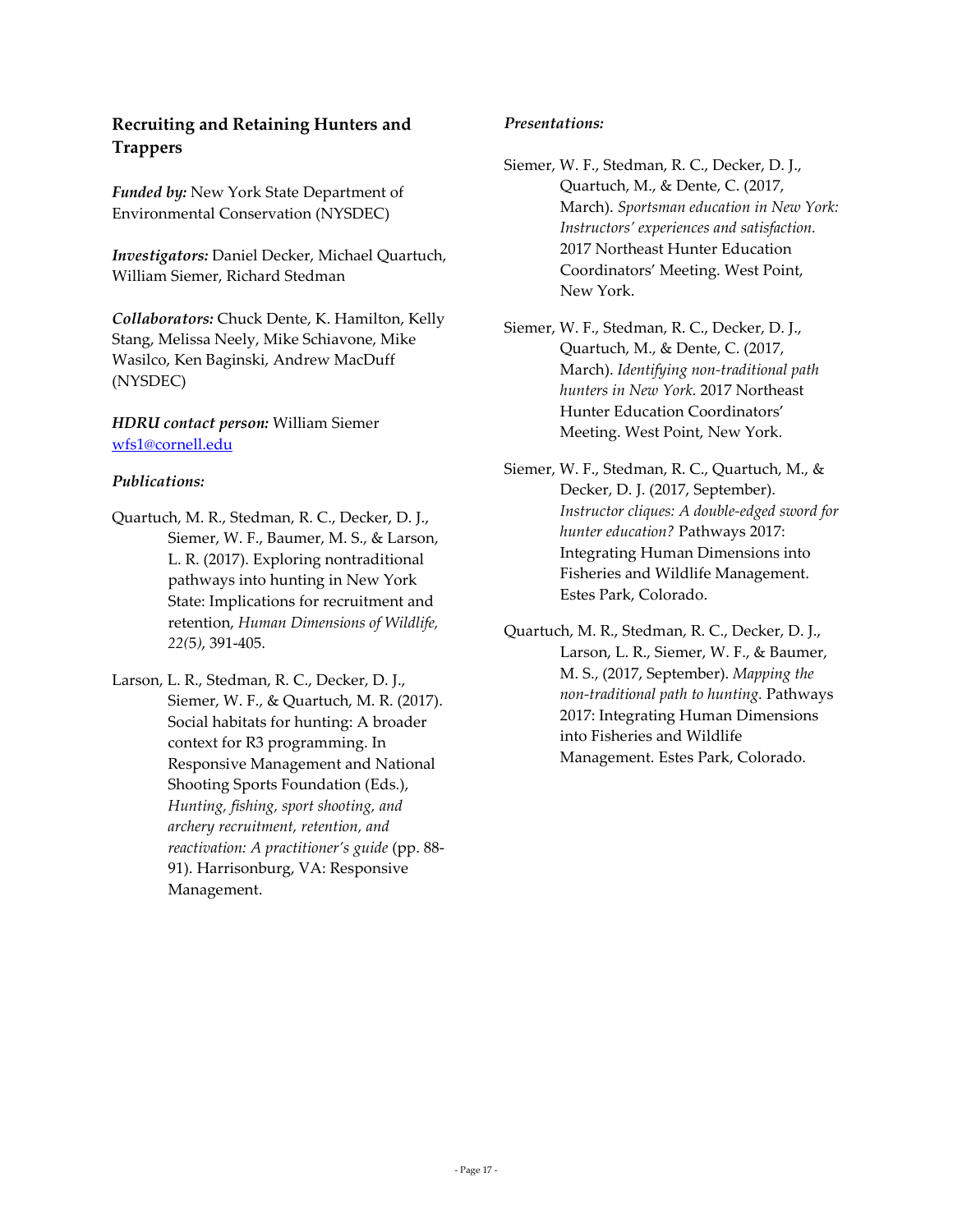# **Other Publications on Wildlife Resources Management and Policy**

- Decker, D. J., Forstchen, A. B., & Schiavone, M. V. (2017). Not only for the money: Why more citizens should have a voice in state agency decisions. *The Wildlife Professional*, *11*(3), 24-26.
- Hare, D., Smith, C. A., Forstchen, A. B., & Decker, D. J. (2017). Developing governance principles for public natural resources. *Society and Natural Resources, 31*(3), 382- 388.
- McCance, E. C., Decker, D. J., Colturi, A. M., Baydack, R. K., Siemer, W. F., Curtis, P. D., & Eason, T. (2017). Importance of Urban Wildlife Management in the United States and Canada. *The Mammal Society of Japan, 42,*1-16.
- Stedman, R. C., Larson, L. R., Tidball, K. G., Tidball, M., & Curtis, P. D. (2017). Hunting and the local food movement: Insights from central New York State. *Wildlife Society Bulletin, 41*(4), 720-728

# **Energy Management and Policy**

# **Understanding Barriers and Opportunities for Renewable Energy Transitions in New York State**

*Funded by:* Cornell University Agricultural Experiment Station/USDA National Institute of Food and Agriculture

*Investigators:* Richard Stedman, Jenny Ifft, David Kay, Bruce Lauber, Dylan Bugden

*Collaborators:* Chris Rondem

### *HDRU contact person:* Nancy Connelly nac4@cornell.edu

#### *Presentation***:**

Rondem, Chris. (2018, January). *Negotiating leases for renewable energy development in New York State.* Cornell University Department of Natural Resources Research Symposium, Ithaca, NY.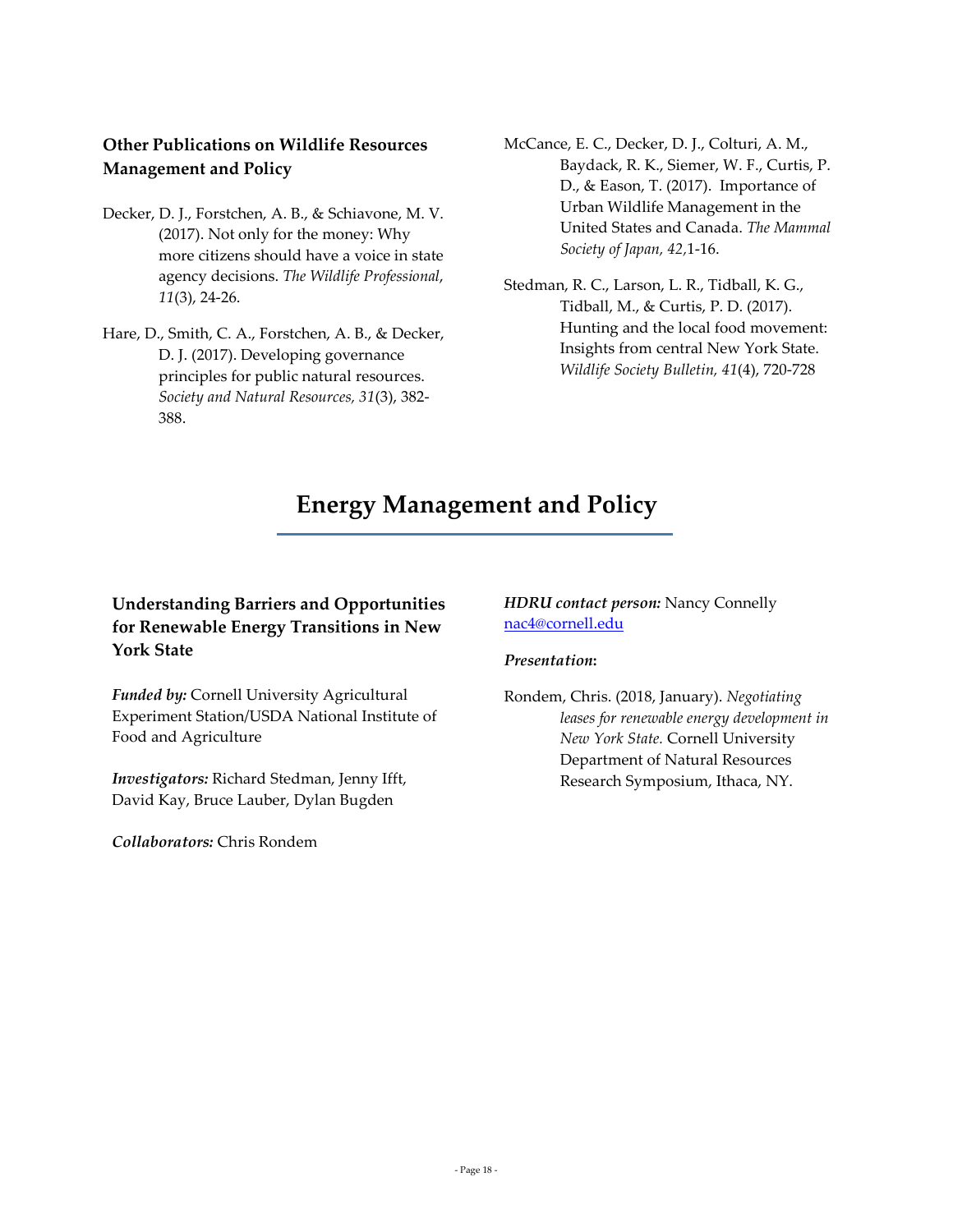## **Energy Leasing and Hydraulic Fracturing**

*Funded by:* Cornell University Agricultural Experiment Station/USDA National Institute of Food and Agriculture and Cornell Cooperative Extension, Atkinson Center for a Sustainable Future

*Investigators:* Dylan Bugden, Richard Stedman, Chandler Sachs

#### *HDRU contact person:* Richard Stedman [rcs6@cornell.edu](mailto:rcs6@cornell.edu)

#### *Publications:*

- Evensen, D., Stedman, R., O'Hara, S., Humphrey, M., & Andersson-Hudson, J. (2017). Variation in beliefs about 'fracking' between the UK and US. *Energy Research and Social Science*, *12*, 1- 10.
- Evensen, D., Stedman, R. C., & Brown-Steiner, B. (2017). Resilient but not sustainable? Public perceptions of shale gas development via hydraulic fracturing. *Ecology and Society*, *22*(1).
- Evensen, D., & Stedman, R. C. (2017). Fracking as promoter and destroyer of 'the good life'. *Journal of Rural Studies*, *11*, 1.
- Bugden, D., Evensen, D., & Stedman, R. C. (2017). A drill by any other name: Social representations, framing, and legacies of natural resource extraction in the fracking industry. *Energy Research and Social Science*, *29*, 62-71.

Evensen, D., & Stedman, R. C. (2017). Beliefs about impacts matter little for attitudes about "fracking". *Energy Policy, 109*, 10- 21.

#### *Presentations***:**

- Bugden, D., & Stedman, C. (2017, August) *Agency and environmental justice: The case of the shale gas industry.* American Sociological Association, Montreal, QC.
- Bugden, D., & Stedman, C. (2017, July) *Landowners and environmental justice in the shale gas industry.* Rural Sociological Society. Columbus, OH.
- Bugden, D., & Stedman, C. (2017, July) *Landowners and environmental justice in the shale gas industry.* Energy Impacts Symposium. Columbus, OH.
- Bugden, D., & Stedman, C. (2017, June) *Landowners and environmental justice in the shale gas industry.* International Symposium on Society and Resource Management. Umea, Sweden.
- Bugden, D., & Stedman, C. (2017, February) *Living with an energy lease: The case of shale gas development.* Energy Impacts Graduate Student Webinar.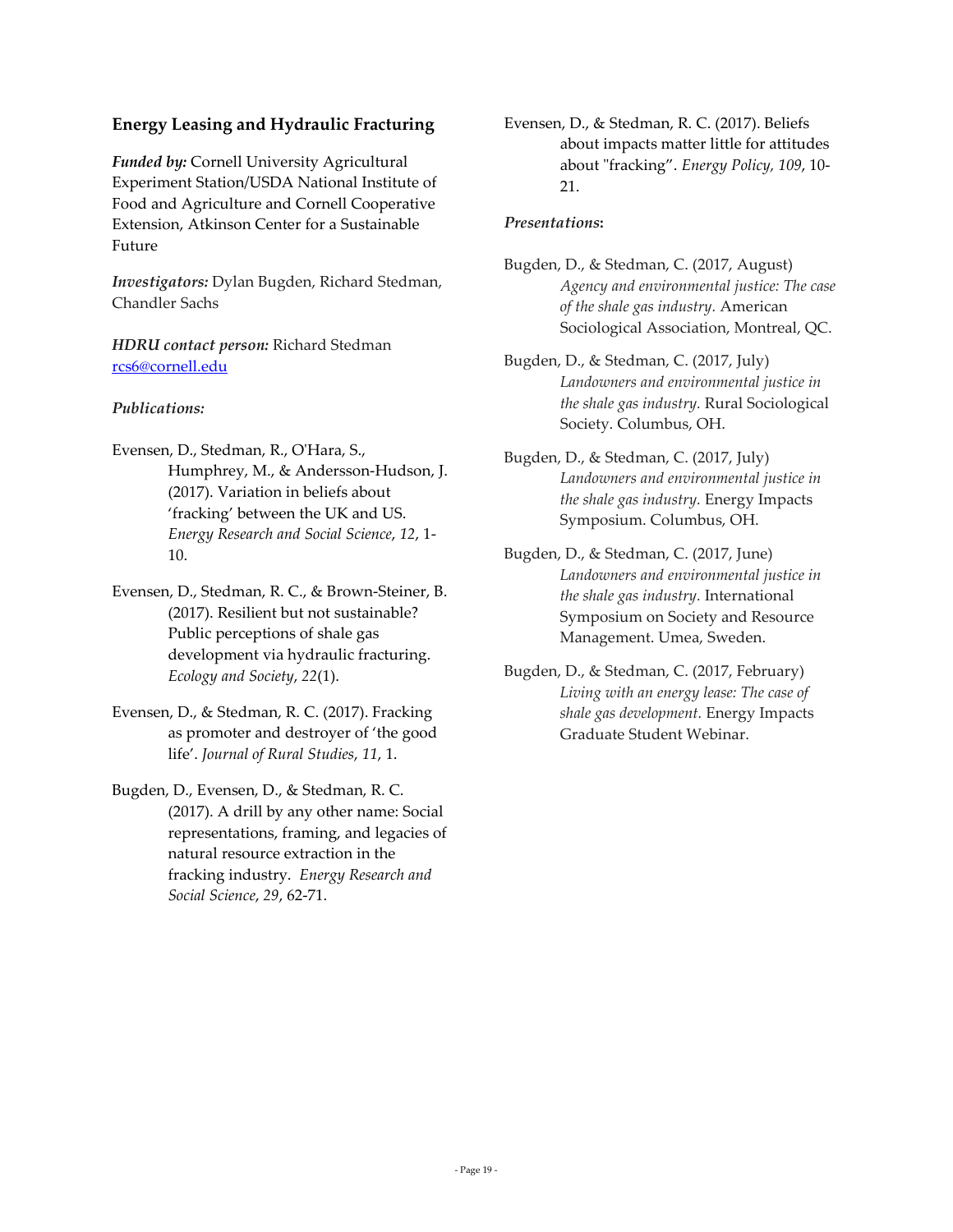# **Solar Information and Research Needs for New York State**

*Funded by:* Atkinson Center for a Sustainable Future, Cornell University Agricultural Experiment Station/USDA National Institute of Food and Agriculture and Cornell Cooperative Extension

*Investigators:* Jenny Ifft, Richard Stedman, David Kay, Max Zhang

#### *Collaborators:* Chris Rondem, David Earl Lane, Travis Grout, Jeff Aaron Sward, Dylan Bugden

*HDRU contact person:* Richard Stedman [rcs6@cornell.edu](mailto:rcs6@cornell.edu)

## **Other Publications and Presentations on Energy Management and Policy**

#### *Publications:*

- Parkins, J., Beckley, T., Comeau, L., Stedman, R., Rollins, C., & Kessler, A. (2017) Trust does not enhance public engagement: Insights from a national survey on energy literacy and citizenship in Canada. *Society and Natural Resources, 30*(8), 930-948.
- Parkins, J., Beckley, T., Comeau, L., Stedman, R., Rollins, C. & Kessler, A. (2017). Can distrust enhance public engagement? Insights from a national survey on energy issues in Canada. *Society and Natural Resources*, *30(8)*, 934-948.

#### *Presentation:*

Stedman, R. C., & Measham, T. (2017, June). *Energy, place, and time: Temporal dimensions of energy transitions.* International Symposium on Society and Resource Management. Umea, Sweden.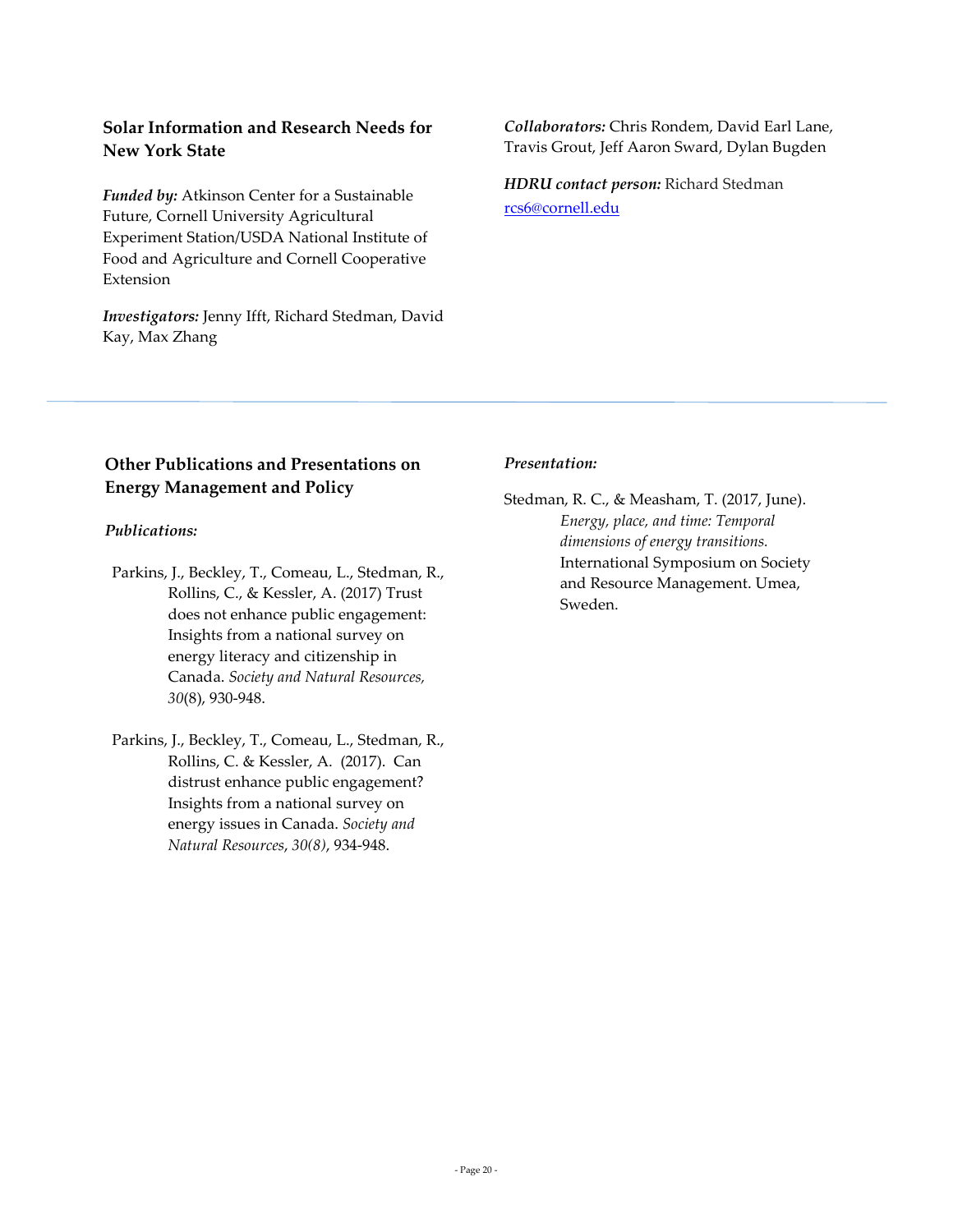# **Understanding and Managing Social-Ecological Systems**

**Linking Economic Globalization to Changing Traditional Social-Ecological Landscapes in Yucatan, Mexico**

*Funded by:* N/A

*Investigators:* Ted Lawrence, Stephen Morreale, Richard Stedman

*Collaborators:* Sarah Taylor (Wichita State University)

*HDRU contact person:* Ted Lawrence [tjl222@cornell.edu](mailto:tjl222@cornell.edu)

#### *Presentations:*

Lawrence, T. (2017, October) *Yucatec Maya community landscape conservation and sustainable livelihoods.* Paper presented at Engaged Scholarship Consortium. Birmingham, AL.

Lawrence, T. (2017, July) *How global agricultural commodity chains drive changes to traditional land tenure and land cover in Yucatan, Mexico.* Paper presented at Association for Tropical Biology and Conservation. Merida, Mexico.

Lawrence, T. (2017, January) *Rethinking conservation: Linking economic globalization to changing traditional landscapes.* Paper presented at International Society of Tropical Foresters, Yale University. New Haven, CT.

# **Drivers and Impacts of Biodiversity Conservation in Haiti**

*Funded by:* US Fish and Wildlife Service, Deutsche Post DHL Group

*Investigators:* James Goetz

*Collaborators:* Fondation Seguin, Vermont Center for Ecostudies, German Agency for Intl. Cooperation.

*HDRU contact person:* James Goetz jeg43@cornell.edu

#### *Presentation:*

DNR Symposium. (2017, July). *Why use open standards of practice of conservation?* Open Standards Conservation Planning Methodology Caribbean Birds Conference. Cuba.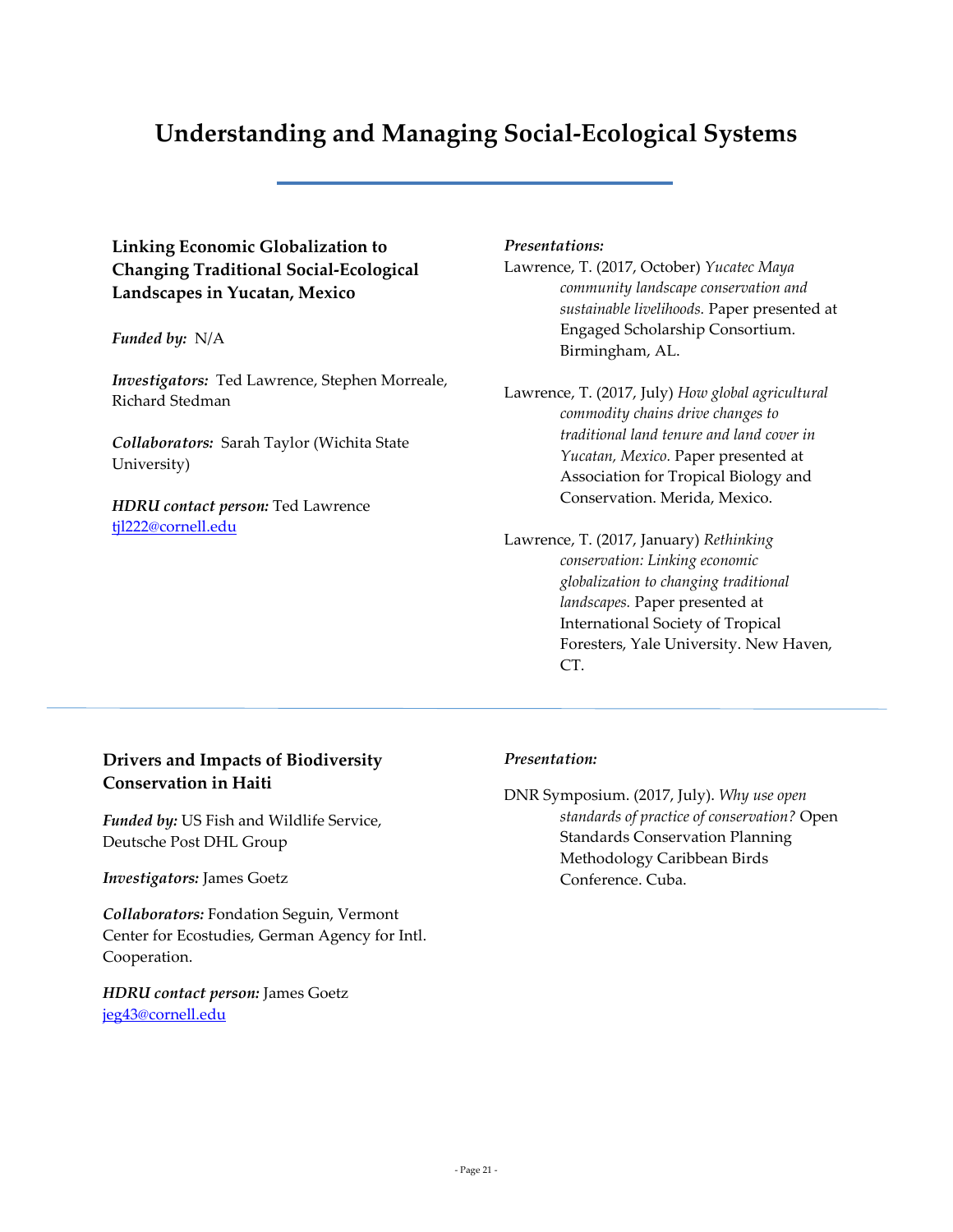# **Climate Change**

# **Climate Science Centers: Assessing the Science, Partner Engagement and Utility for Natural Resources Conservation**

*Funded by:* U.S. Geological Survey

*Investigators:* Bruce Lauber, Richard Stedman, Ashley Dayer

*Collaborators:* Doug Austen (American Fisheries Society)

#### *HDRU contact person:* Bruce Lauber [TBL3@cornell.edu](mailto:TBL3@cornell.edu)

### *Publication:*

Dayer, A. A., Lauber, T. B., & Stedman, R. C. (2017). *Quality and extent of partnership involvement in the Climate Science Centers in Alaska, the Northwest, and the Southeast*. Human Dimensions Research Unit Publication Series 17–04. Department of Natural Resources, Cornell University, Ithaca, New York. 102 p.

# **Visionmaker Jamaica Bay: Evaluation and Synthesis of Community Generated Adaptation Strategies to Enhance Resilient Ecosystems in Jamaica Bay, New York**

*Funded by:* U.S. Department of Interior, National Park Service

*Investigators*: Eric Sanderson (Wildlife Conservation Society), Shorna Allred, Bryce DuBois (Rhode Island School of Design), Mario Giampieri (MIT), Kathy Bunting-Howarth (NY Sea Grant)

*HDRU contact person:* Shorna Allred [srb237@cornell.edu](mailto:srb237@cornell.edu)

### *Publications*:

Giampieri, M., DuBois, B., Allred, S., Bunting-Howarth, K., Fisher, K., Moy, J. & Sanderson, E. (2017). Visions of resilience: Lessons from applying a digital democracy tool in New York's Jamaica Bay watershed. *Urban Ecosystems,* doi: [https://doi.org/10.1007/s11252-017-](https://doi.org/10.1007/s11252-017-0701-2) [0701-2](https://doi.org/10.1007/s11252-017-0701-2) 

DuBois, B., Allred, S., Sanderson, E., Giampieri, M. & Bunting-Howarth, K. (2017). Introducing Visionmaker.NYC: An online landscape ecology tool to support social-ecological system visioning and planning. *Journal of Extension.* Retrieved from

<https://joe.org/joe/2017december/tt8.php>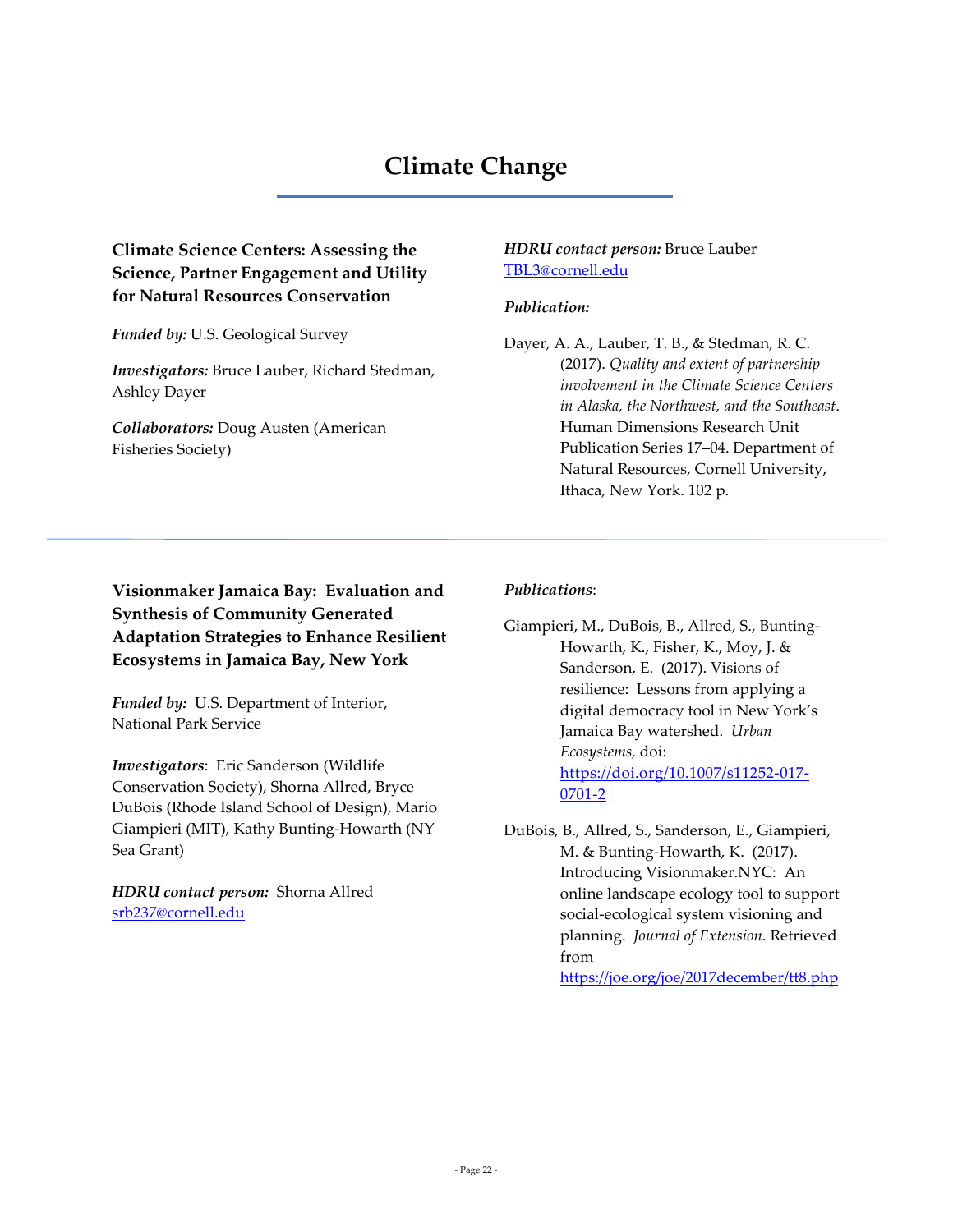# **Assessing and Building Capacity for Climate Smart Farming Decisions in the Northeast**

*Investigators:* Shorna Allred, Allison Chatrchyan (Institute for Climate Change in Agriculture), Rama Radhakrishna (Penn State University), Kaila Thorn (Penn State University), Daniel Tobin (University of Vermont)

*Funded by:* USDA, Agricultural Research Service

*HDRU contact person:* Shorna Allred srb237@cornell.edu

#### *Publications:*

Chatrchyan, A. M., Erlebacher, R. C., Chaopricha, N. T., Chan, J., Tobin, D. & Allred, S. B. (2017). United States agricultural stakeholder views and decisions on climate change. *WIRES Climate Change*, doi: 10.1002/wcc.469

- Tobin, D., Radhakrishna, R., Chatrychan, A., & Allred, S. B. (2017). Barriers and priorities in the northeastern U.S. to address climate change impacts on agriculture and natural resources: A strategic framework for land-grant universities. *Weather, Climate, and Society, 9*, 591-606.
- Thorn, K., Tobin, D., Radhakrishna, R., Chatrchyan, A., Chan, J. & Allred, S.B. (2017). Usefulness of delivery methods for communicating climate change issues: Perspectives of Extension professionals and research faculty in the Northeastern United States. *Journal of Extension, 55*(5). Retrieved from [https://www.joe.org/joe/2017october/a4.](https://www.joe.org/joe/2017october/a4.php) [php](https://www.joe.org/joe/2017october/a4.php)

## **Other Publication on Climate Change**

Larson, L. R., Lauber, T. B., & Kay, D. L. (2017). Local government capacity to respond to environmental change: Insights from towns in New York State. *Environmental Management*, *60,* 118-135.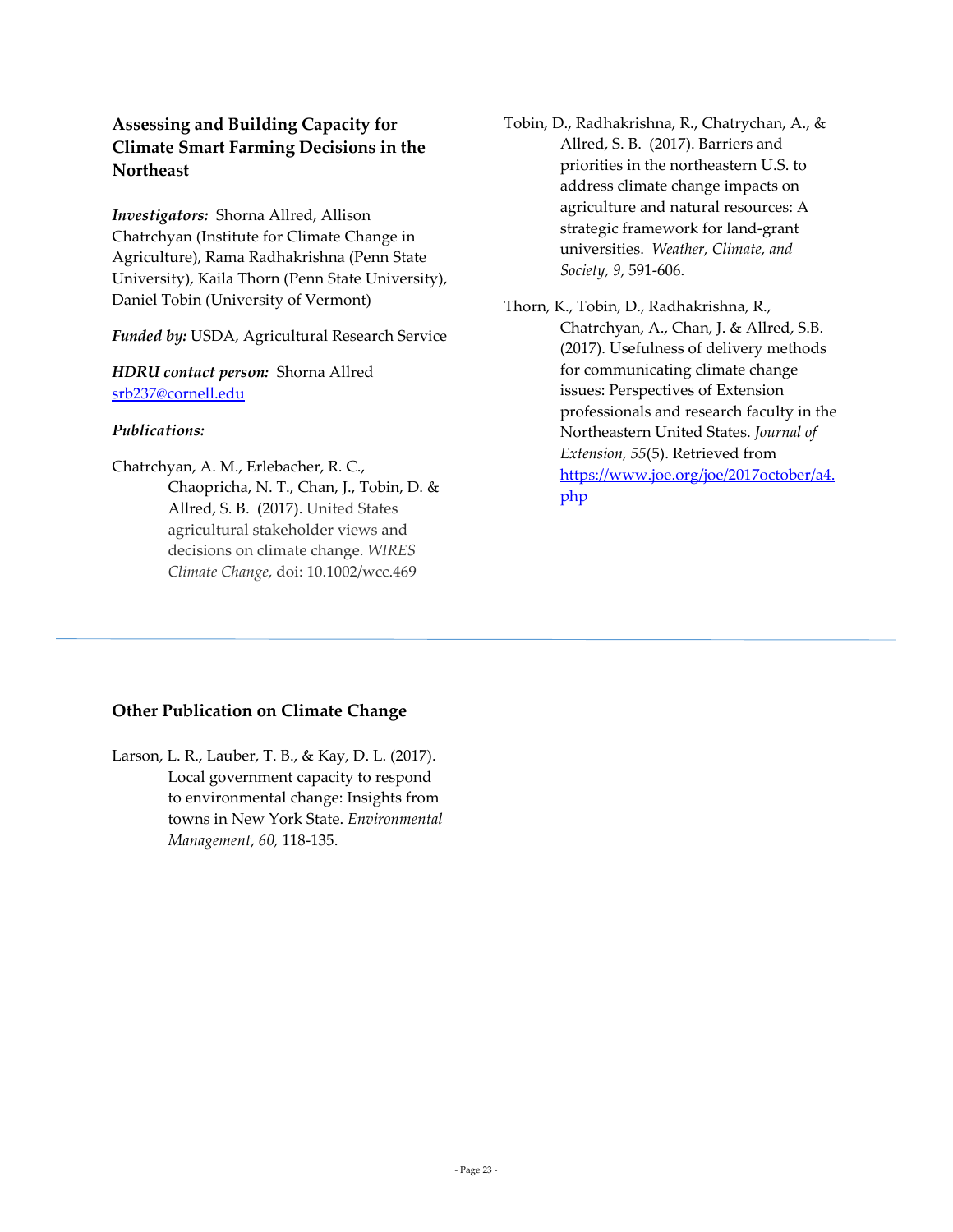# **Sense of Place**

**Understanding the Impact and Efficacy of Albany Pine Bush Preserve Commission Outreach and Education Programming on Conservation Awareness and Action**

*Funded by:* Albany Pine Bush Preserve Commission

*Investigators:* Sarah Naiman and Shorna Allred

*Collaborators:* Richard Stedman, Jonathon Schuldt, Erin Kinal (Albany Pine Bush Preserve), Neil Gifford (Albany Pine Bush Preserve), Carlyn Buckler (Science Museum Studies, The Cooperstown Graduate Program).

#### *HDRU contact person:* Sarah Naiman [smn88@cornell.edu](mailto:smn88@cornell.edu)

#### *Presentation:*

Naiman, S. (2017, June)*. Where did the trees go?: An investigation of the public's perceptions and support for actively managed early successional habitats.* Poster presented at the meeting of the International Association for Society and Natural Resources. Umea, Sweden.

# **Stakeholder Engagement and Governance**

**Revealing Opportunities for Local-Level Stakeholder Engagement and Social Science Inquiry in Landscape Conservation Design**

*Funded by:* Human Dimensions Branch, US Fish and Wildlife Service

*Investigators:* Daniel Decker, Catherine Doyle-Capitman

*Collaborators:* Natalie Sexton (US Fish and Wildlife Service)

*HDRU contact person:* Daniel Decker [djd6@cornell.edu](mailto:djd6@cornell.edu)

#### *Publication:*

Doyle-Capitman, C. E., & D. J. Decker. (in press). *Facilitating local stakeholder participation in landscape conservation: A practitioners' guide*. U.S. Fish and Wildlife Service.

#### *Presentations:*

Doyle-Capitman, C. E. (2017, December). *Examining the Role of Human Dimensions Thinking in Landscape Conservation.* Webinar hosted by the North Pacific Landscape Conservation Cooperative.

Doyle-Capitman, C. E. & D. J. Decker. (2017, September). *Incorporating local stakeholders in collaborative landscape-level conservation.* Pathways to Success Conference: Integrating Human Dimensions into Fish and Wildlife Management, Estes Park, CO.

Doyle-Capitman, C. E. & D. J. Decker. (2017, April). *Revealing the role of local stakeholders in landscape conservation design: A social science inquiry.* Webinar hosted by the U.S. Fish and Wildlife Service's Human Dimensions Branch.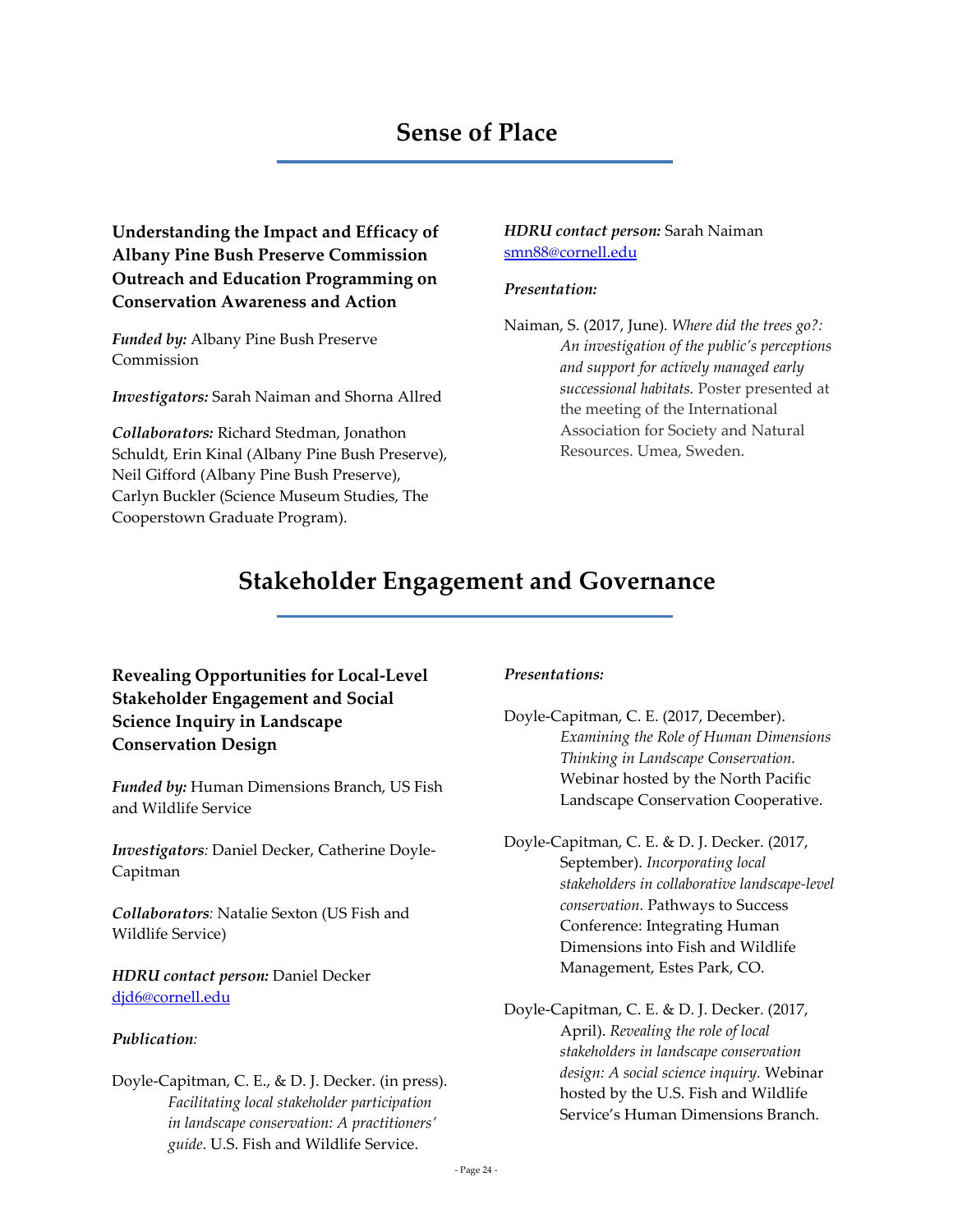# **Revealing the Potential of National Wildlife Refuges to Foster Conservation Recreation and Resilience in Local Communities**

*Funded by:* Hatch Multistate Project NE 1962 (USDA) / Cornell University Agricultural Experiment Station

*Investigators:* Daniel Decker, Richard Stedman, William Siemer, Catherine Doyle-Capitman

*Collaborators:* Natalie Sexton (US Fish and Wildlife Service), Michael Schiavone (NYSDEC) Lisa Chase (University of Vermont) Erin Seekamp, (North Carolina State University)

# **Transitioning Public Engagement in Deer Management to WMU Aggregates**

*Funded by:* New York State Department of Environmental Conservation (NYSDEC)

*Investigators:* Daniel Decker, Richard Stedman, William Siemer, Emily Pomeranz

*Collaborators:* Jeremy Hurst, Sue Booth-Binczik, Courtney LaMere, Ryan Rockefeller, Leslie Lupo (NYSDEC)

*HDRU contact person:* William Siemer wfs1@cornell.edu

#### *Publications***:**

Pomeranz, E. F., Decker, D. J., Siemer, W. F., Stedman, R. C., & Russell, J. (2017). *Evaluation of a pilot program to improve public input about deer and deer impacts.* Human Dimensions Research Unit Publication Series 17–02. Department of Natural Resources, Cornell University, Ithaca, New York. 44pp.

### *HDRU contact person:* William Siemer [wfs1@cornell.edu](mailto:wfs1@cornell.edu)

### *Publication:*

Siemer, W. F., Larson, L. R., Decker, D. J., Stedman, R. C., Cooper, C., Doyle-Capitman, C., & Seekamp, E. (2017). *Measuring complex connections between conservation and recreation: an overview of key indicators.* Human Dimensions Research Unit Publication Series 17-3. Department of Natural Resources College of Agriculture and Life Sciences, Cornell Univ., Ithaca, NY.

Siemer, W. F., Pomeranz, E. F., & Decker, D. J. (2017). *Participant evaluation of webinar series to support deer management in the Central Finger Lakes WMU Aggregate*. Human Dimensions Research Unit Publication Series 17–01. Department of Natural Resources, Cornell University, Ithaca, New York. 39pp.

#### *Presentation***:**

Pomeranz, E., Decker D., Siemer, W., Hurst, J., LaMere, C., Kirsch, A., & Farquhar, J. (2017, April). *Designing regional-level stakeholder engagement processes: Striving for good governance while meeting the challenges of scale.* 73rd Annual Northeast Fish and Wildlife Conference. Norfolk, VA.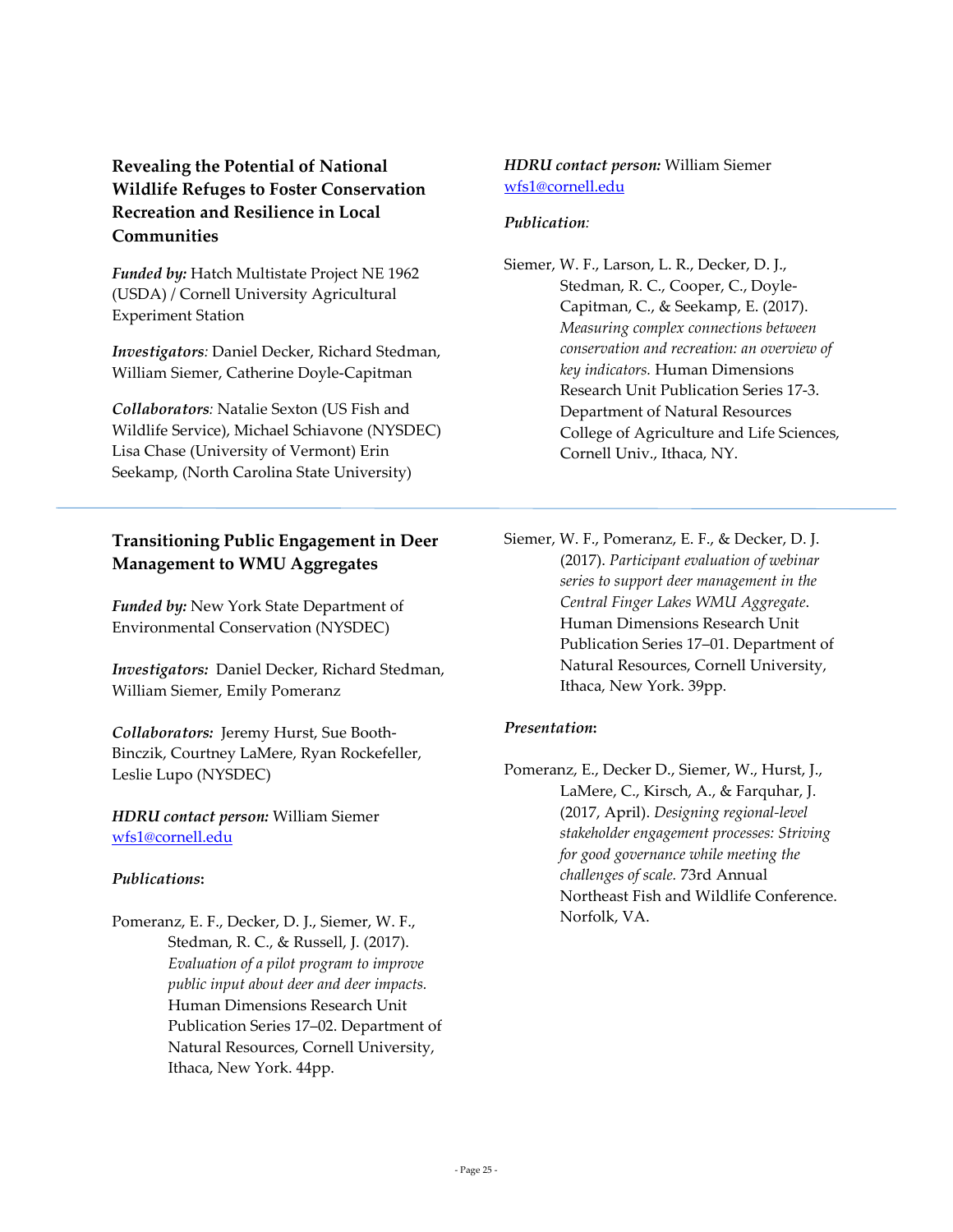# **Other Publications on Stakeholder Engagement and Governance**

Decker, D. J., Organ, J.F., Forstchen, A. B., Jacobson, C. A., Siemer, W. F., Smith, C. A., Lederle, P. E. & Schiavone, M. V. (2017). Wildlife governance in the 21st century - Will sustainable-use endure? *Wildlife Society Bulletin*, *41*(4), 821–826.

# **Theory Building**

#### *Publications:*

- Davidson, D. J., & Stedman, R. C. (in press). Calling forth the change-makers: A quantitative application of reflexivity theory to climate change attitudes and behaviors. *Acta Sociologica.*
- Ingalls, M. L., & Stedman, R. C. (2017). Identity processes in social-ecological systems a dialectical approach. *Human Ecology Review, 23*(1), 45-64.
- Bennett, N. J., Roth, R., Klain, S., Chan, K., Christie, P., Clark, D., Cullman, G., Curran, D., Durbin, T., Epstein, G., Greenberg, A., Neslon, P., Sandlos, J., Stedman, R. C., Teel, T., Thomas, R., Verissimo, D., & Wyborn, C. (2017). Conservation social science: Understanding and integrating human dimensions to improve conservation. *Biological Conservation*, *205,* 93-108.
- Bennett, N., Roth, R., Klain, S., Chan, K., Clark, D., Cullman, G., Epstein, G., Nelson, P., Stedman, R. C., Teel, T., Thomas, R., Wyborn, C., Currans., D., Greenberg, A., Sandlos, J., & Verissimo, D. (2017). Mainstreaming the social sciences in conservation. *Conservation Biology, 31*(1), 56-66.
- Raymond, C., Marketta, K., & Stedman, R. C. (2017). Sense of place, fast and slow: The potential contributions of affordance theory to sense of place. *Frontiers in Psychology, 8*, 1674.
- Masterson, V., Stedman, R. C., Enqvist, J., Tengo, M., Giusti, M., Wahl, D., & Svedin, U. (2017). The contribution of sense of place to social-ecological systems research: A review and research agenda. *Ecology and Society, 22*(1), 49.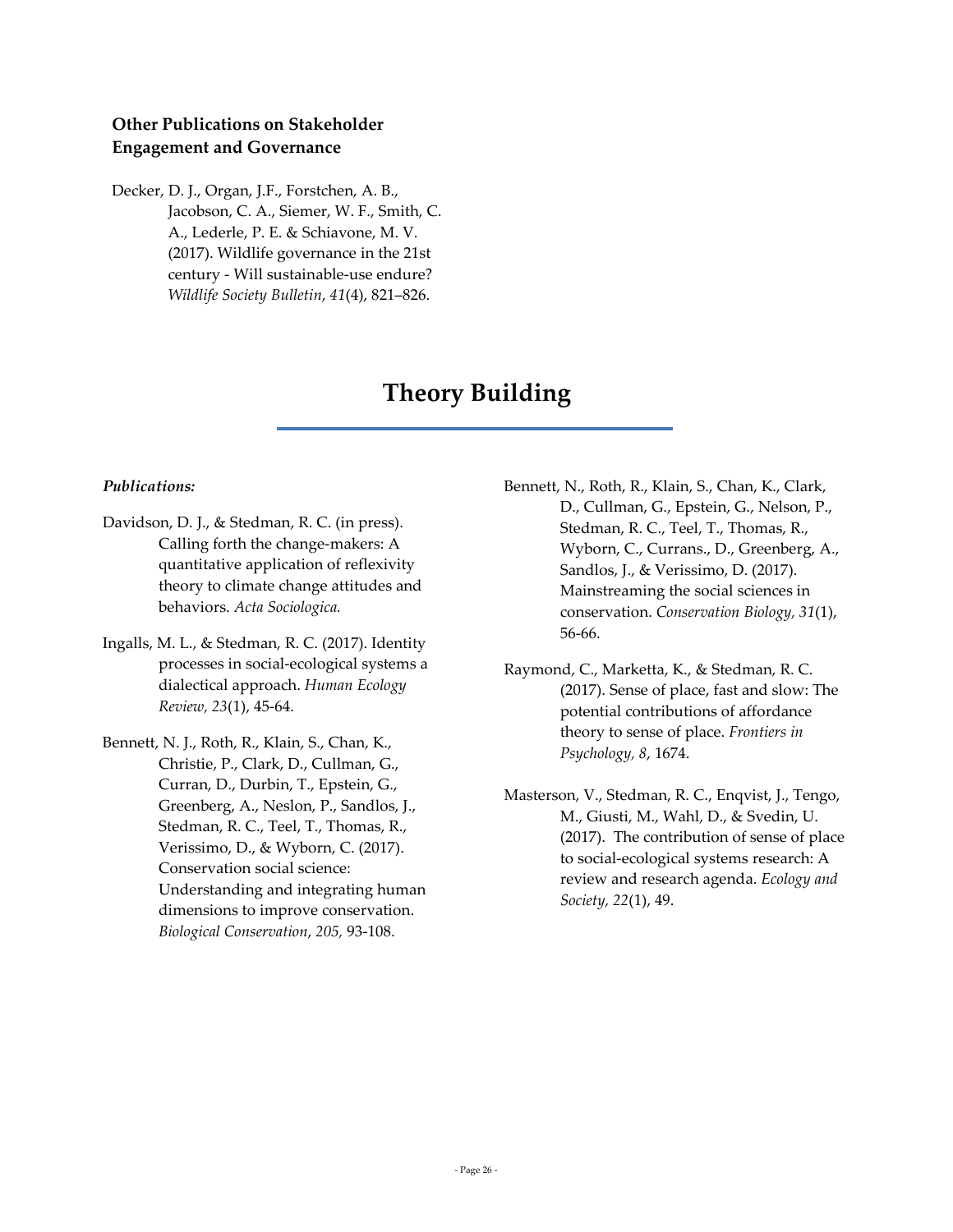# **Summary of Extension and Outreach Activities**

**Reintroduction of Native (Melipona) Honey Bee and Traditional Bee Keeping Knowledge in the Rural Maya Community of X-kumil, Yucatan, Mexico**

*Funded by:* Engaged Cornell

*Program Leaders and Staff:* Ted Lawrence

*Collaborators:* Sarah Taylor, California State University, Dominguez Hills; Yucatan School of Ecoagriculture

### **Wildlife Governance Principles Trainings for State Wildlife Agencies**

*Funded by:* The Association of Fish and Wildlife Agencies Multistate Conservation Grant

*Program Leaders and Staff:* Dan Decker, Meghan Baumer

*Collaborators*: Ann Forstchen (FL Fish and Wildlife Conservation Commission), Mike Schiavone (NYSDEC), Chris Smith (Wildlife Management Institute), Pat Lederle (MI Department of Natural Resources)

*HDRU contact person:* Ted Lawrence tjl222@cornell.edu

#### *Presentation:*

Lawrence, T. (2017, September). *Yucatec Maya community landscape conservation and sustainable livelihoods.* Engaged Scholarship Consortium conference. Birmingham, AL.

### *HDRU contact person:* Dan Decker [djd6@cornell.edu](mailto:djd6@cornell.edu)

*Trainings/workshops***:** May 22-24, 2017 in Estes Park, Colorado. Participants were from agencies in AZ, CO, SD, and WY. August 28-30, 2017 in Potosi, Missouri. Participants were from agencies in IN, MN, MO, and NE.

#### *Project website***:**

<https://blogs.cornell.edu/publictrustpractice/>

#### **Legacy Planning for Landowners**

*Program Leaders and Staff:* Shorna Allred

*Collaborators:* Marilyn Wyman (CCE Greene and Columbia) and Kristina Ferrare (CCE Onandaga)

*HDRU contact person: S*horna Allred [srb237@cornell.edu](mailto:srb237@cornell.edu)

#### *Presentation:*

Allred, S. (2017, February). *Legacy planning for the future of your property.* NYS Farm Show. Syracuse, NY.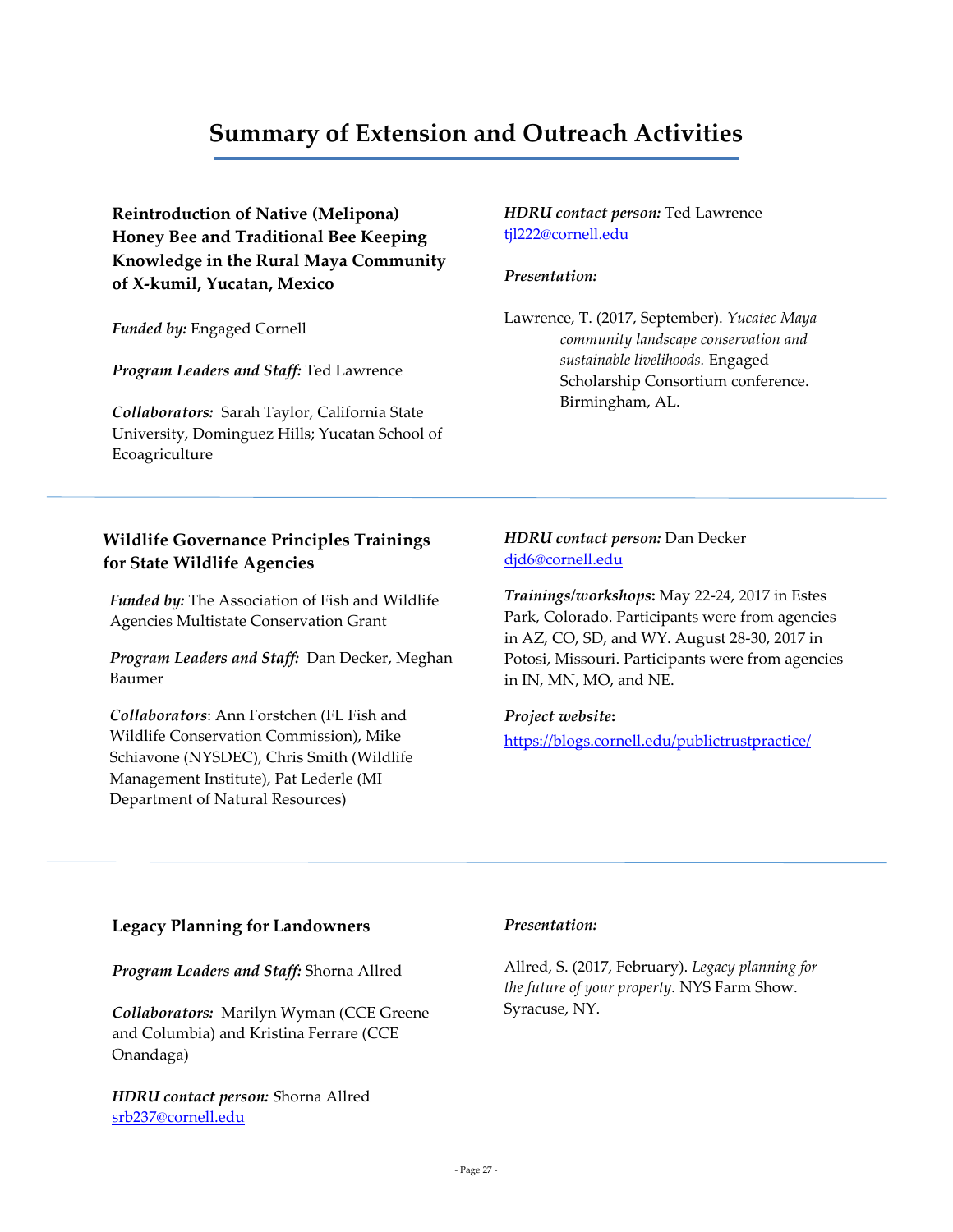# **Strategies for Effectively Communicating about the Management of Young Forests**

*Funded by:* Wildlife Management Institute, Ruffed Grouse Society

*Program Leaders and Staff:* Judy Stokes (Wildlife Management Institute), Jim Oehler (New Hampshire), Neil Gifford (Albany Pine Bush Preserve Commission), Shorna Allred, Chuck Fergus (Wildlife Management Institute), Terri Edwards (U.S. Fish and Wildlife Service), Megan Racey (U.S. Fish and Wildlife Service).

**Rust to Green Binghamton's Living with Water Initiative**

*Funded by:* USDA, Engaged Cornell

*Program Leaders and Staff:* Shorna Allred, Heidi Mouillesseaux-Kunzman, Paula Horrigan, Scott Peters

*Collaborators:* Robert Murphy (City of Binghamton), Beth Roberts (CCE Broome County), George Homsy (Binghamton University)

*HDRU contact person:* Shorna Allred [srb237@cornell.edu](mailto:srb237@cornell.edu)

*Website: [www.Rust2GreenBinghamton.com](http://www.rust2greenbinghamton.com/)*

*Collaborators:* Marcelo Del Puerto (NYSDEC), Mike Pruss (PA Game Commission), Kelly Boland (Rachel Carson National Wildlife Refuge), Jay Jeffries (VA Department of Game and Inland Fisheries), Paul Hamelin (VT Fish and Wildlife Dept.), Joan Kennedy (NYSDEC), Ken Desmarais (NH Division of Forests and Lands), Andy Weik (Ruffed Grouse Society)

*HDRU contact person:* Shorna Allred [srb237@cornell.edu](mailto:srb237@cornell.edu)

*Website:* www.YoungForests.org

#### *Presentations:*

Horrigan, P. & Allred, S.B. (2017, September). *Acting together: Cultivating and fostering change through creative university-community partnerships*. 2017 Community Development Institute: Building Sustainable Communities. Ithaca, NY.

Allred, S., Mouillesseaux-Kunzman, H., Clark, S., Yuan, Q., Zambito, A., Murphy, B. (2017, November). *Presentation and workshop with Binghamton officials and community members*. Living with Water Community Meeting. Binghamton, NY.

Allred, S., Mouillesseaux-Kunzman, H., Clark, S., Yuan, Q., Zambito, A., Murphy, B. (2017, November). *Presentation and discussion with Binghamton City Council members*. Living with Water City Council Meeting. Binghamton, NY.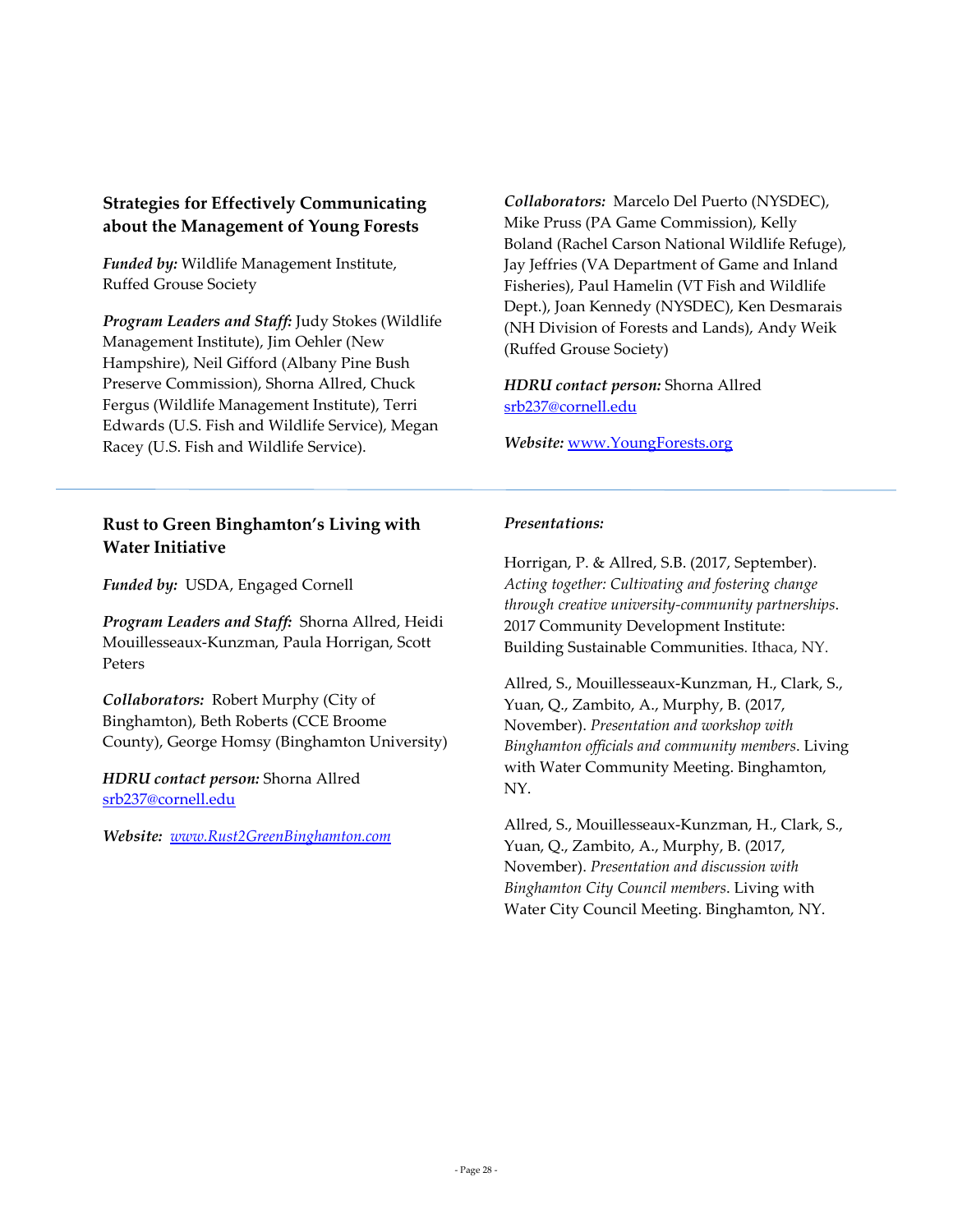# **Other Outreach and Extension Activities**

James Goetz Co-facilitated (in Spanish) two 3-day workshops to develop a management plan for Sierra de Bahoruco National Park, Dominican Republic

James Goetz conducted (in Haitian Kreyòl) a week-long training workshop on using Open Standards conservation planning methodology for *Agence National des Aires Proteges* [National Agency for Protected Areas], Jacmel Haiti.

James Goetz chaired (in Spanish and English) International Bicknell's Thrush Conservation Group meeting, BirdsCaribbean Conference, Topes de Collantes, Cuba.

Daniel Decker helped to create the Community Deer Advisor (website) <https://deeradvisor.dnr.cornell.edu/>

Daniel Decker helped with the online learning course "Creating a Community-Based Deer Management Plan (web-based learning module). <https://canvas.instructure.com/courses/1178268>

Daniel Decker worked to introduce TN Wildlife Resource Agency to Current Applications of Human Dimensions of Wildlife Management— Nashville, TN; June 2017.

Daniel Decker worked with the Tennessee Wildlife Resource Agency: Advising deer management program team in development of strategic plan for white-tailed deer in TN.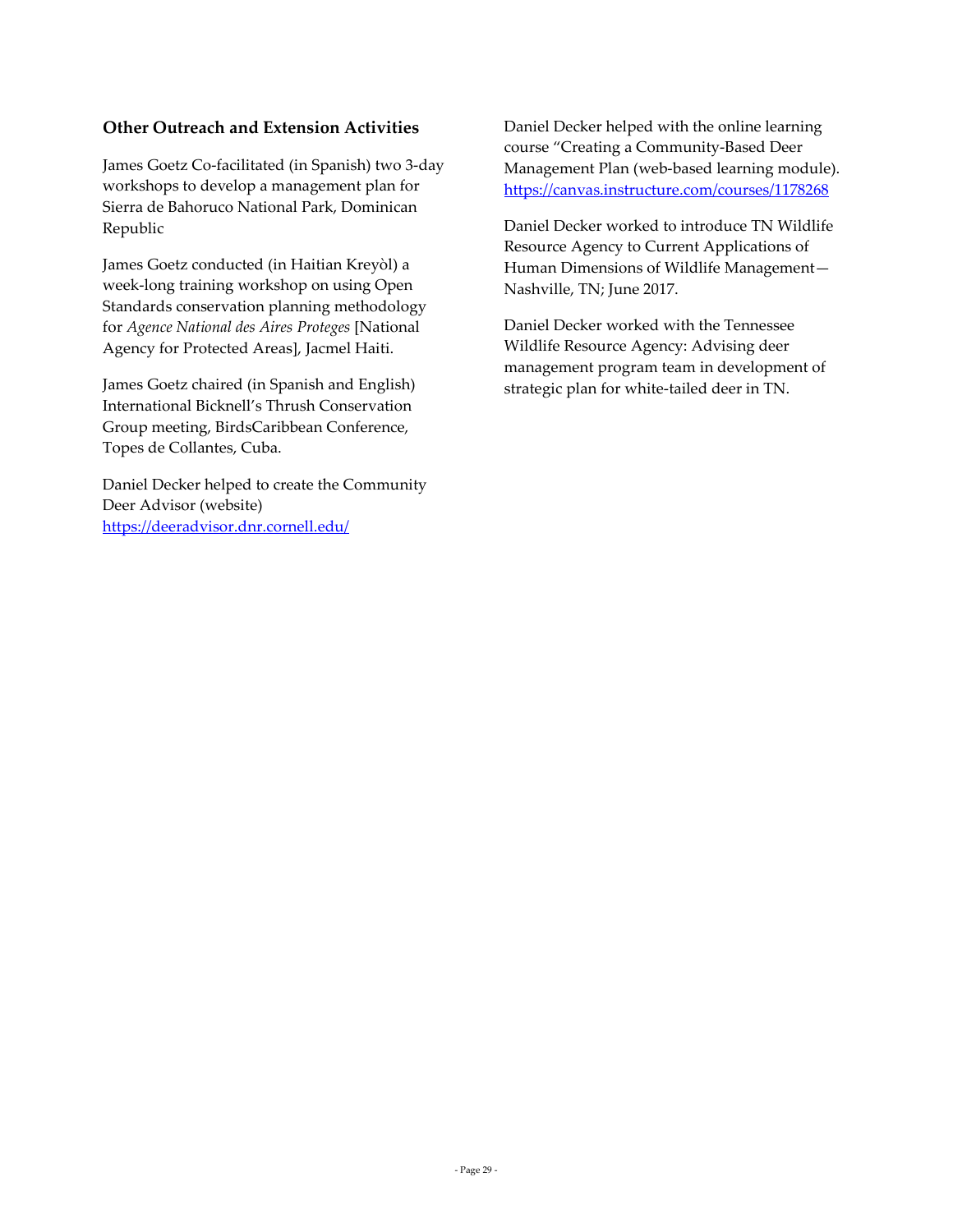Richard Stedman taught Society and Natural Resources (NTRES 2201). This course provides an introduction to the theory and approaches that social scientists use to understand and manage environmental issues. It is intended to (1) increase student awareness of interconnections between social phenomena and the environment in their everyday lives; (2) introduce students to a variety of social science perspectives that help us make sense of these connections; (3) identify the contributions of each of these perspectives to our understanding of environmental problems; and (4) identify how natural resource management and environmental policy reflect these perspectives. Approximately 150 students took the course.

Stedman taught a senior seminar, Human Dimensions of Social-Ecological Systems (NTRES 4320). This course emphasizes the application of theory and method to complex

Bruce Lauber teaches Planning for Environmental Conservation and Sustainability (NTRES 3300), a 3-credit course in the Environmental and Sustainability Sciences curriculum. The course focuses on the principles of planning as applied to environmental issues. The 17 students enrolled in the course in 2017 worked together in case study groups throughout the semester to develop management plans for current controversial environmental issues. Each student played the role of a stakeholder involved in an issue, researched the interests of the stakeholder, and advocated that those interests be reflected in the final plan developed.

contemporary cases that integrate ecological and social sciences. The course (1) exposes students to the language and theory of complex socialecological systems; (2) ground students in the methodologies of social science; and (3) ask students to apply theory to the analysis of environmental issues. Sixteen students took the course.

Stedman also taught Community, Place, and Environment (NTRES/DSOC 6200/6201). This course is a graduate seminar that critically examines the intellectual core of community sociology and the multiple approaches to studying place. The 15 graduate students taking the course examined the theoretical and practical linkages between "community" and "place" and applied them to contemporary environmental problems occurring in localized geographic contexts.

Lauber, together with Cliff Kraft, also teaches Environmental Policy Processes (NTRES 4300), a required course for students concentrating in Environmental Policy and Governance. The 17 students in this course traveled to Washington D.C. for 11 days in January to study how federal environmental policies are developed in the U.S. Lauber and Kraft organized a series of guest panels to expose students to professionals active in environmental policy making – Congressional staffers and representatives of federal agencies and nongovernmental organizations. Each student organized a series of interviews while in Washington to explore policy issues of particular interest to them.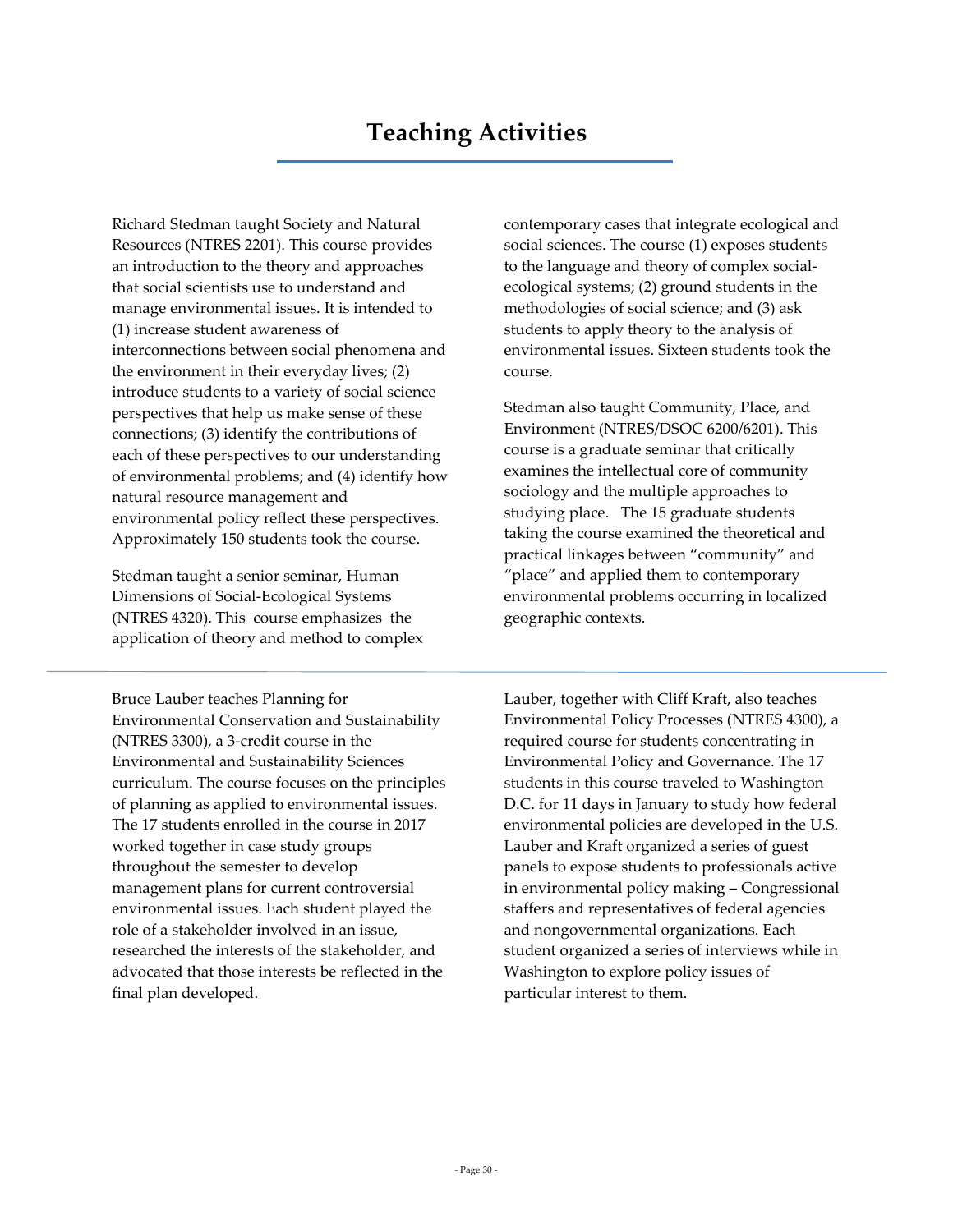HDRU Associate Professor Shorna Allred taught Cook Community Engagement: Bridging Self, Community, and World (NTRES 4940)**.** This course is focused on providing a platform for critical thinking and reflection within and beyond the boundaries of one's own discipline(s) through informal discussions with Cornell faculty, other invited speakers, and with each other. Students explore and learn about the breadth of disciplines at Cornell and beyond and how that relates to their own academic, personal, and professional experience.

Dr. Allred taught Global Citizenship and Sustainability: Community-Based Research Methods in Indigenous Communities (NTRES 4940). The class focuses on community cultural resilience to climate change in indigenous communities of Malaysian Borneo. The course objective is to help undergraduate and graduate students learn about global environmental problems in a local context from a combination of classroom instruction, cross-cultural learning experiences, and completion of an action research project in collaboration with

community and university partners.

HDRU Associate Professor Shorna Allred taught Agents of Change: Community Organizing for the Public Good (NTRES 4820) with coinstructors Prof. Scott Peters (Development Sociology) and Prof. Bruce Levitt (Performing and Media Arts). This team taught course engages undergraduates in the study of what it means to be an effective and ethical change agent in a democratic society. The course covers community organizing traditions, frameworks, and strategies and promising innovations emerging across the world in organizing theory and practice, and how can they be adapted for and used in different contexts and situations. We utilize tools and processes from theater, environmental justice, democratic theory, narrative inquiry, and other related fields. Course activities are process-oriented, drawing from theories of transformational and experiential learning that assist students in developing their abilities as self-directed, autonomous and socially responsible learners.

# **Summary of Consultations, Honors, Awards and other Scholarly Activities**

HDRU Faculty and Staff are active in a wide variety of professional and leadership activities. Examples of activities for 2017 are summarized below.

#### **Awards and Honors**

HDRU Associate Director Richard Stedman received a 2017 Atkins Center for a Sustainable Future, Faculty in Residence Fellowship.

Catherine Doyle-Capitman was selected as a 2018 Presidential Management Fellowship Finalist. Sarah Naiman was awarded the National Science Foundation Graduate Research Fellowship (NSF GRFP).

# **Atkinson Center for a Sustainable Future (ACSF)**

Barbara Knuth serves on the Faculty Advisory Board for the Cornell Atkinson Center for a Sustainable Future and is a Faculty Fellow.

Richard Stedman serves on the Atkinson Center for a Sustainable Future Sustainability Task Force Coordinating Committee and is a Faculty Fellow.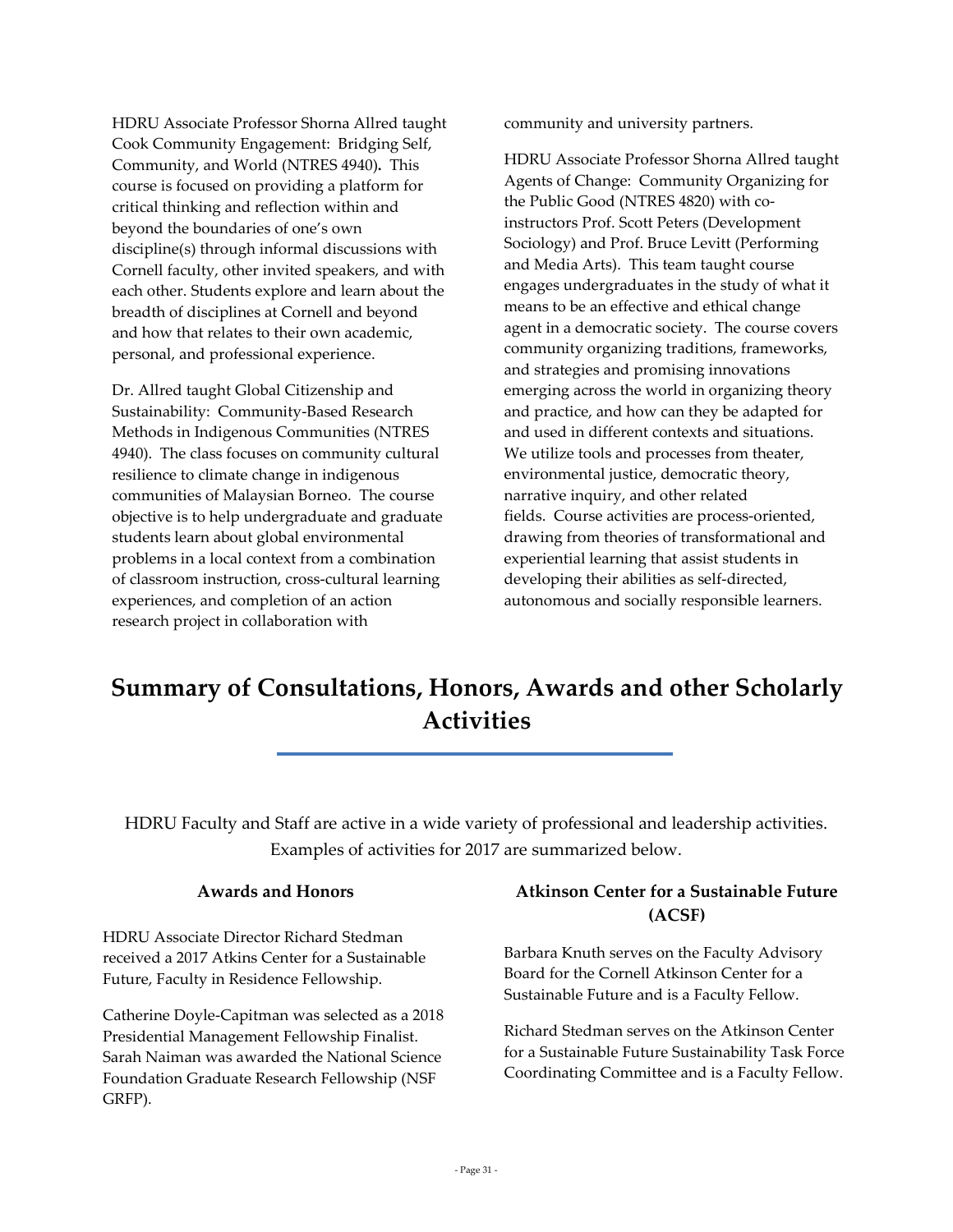#### **Service and Professional Activities**

Richard Stedman served on the Scientific Committee for the 2017 and 2018 International Symposia on Society and Resource Management, the Human Dimensions theme leader for the Great Lakes Fisheries Commission, the Executive Council of the International Association of Society and Natural Resources, an Associate Editor for *Rural Sociology*, the steering committee of the Cornell University Disasters Working Group, and the Cornell University Provost's Task Force on Sustainability.

HDRU Associate Director Shorna Allred was appointed as the House Professor and Dean of Alice Cook House and is currently serving the 2nd year of a 3-year term. Alice Cook House is a living and learning community comprised of upper-level undergraduate students, Graduate Resident Fellows (Cornell graduate students), and House Fellows (faculty, administrators, and community leaders) gathered in a spirit of citizenship and active intellectual and social engagement. Dr. Allred also co-chairs the West Campus House Council.

HDRU Associate Director Barbara Knuth served on the GRE Board of the Educational Testing Service, chaired its Research Committee, and served on its Technical Advisory Committee. She also was elected to the Executive Committee of the Association of Graduate Schools of the Association of American Universities.

HDRU Director Emeritus Daniel Decker was a member of the Advisory Board for International HD in Wildlife Management Pathways Conference (2017). Dr. Decker also co-organized a special session at 82nd N. Am. Wildlife and Natural Resources Conference 2017.

Catherine Doyle-Capitman was a visiting scholar at the Smithsonian National Museum of Natural History and resident expert in wildlife management and policy and human dimensions of natural resource management. She consulted with numerous Landscape Conservation Cooperatives about integrating human dimensions thinking and local stakeholder engagement into their planning processes.

#### **International Service and Work**

Shorna Allred leads the Global Citizenship and Sustainability (GCS), Community Based Research program in Southeast Asia, along with Amy Kuo Somchanhmavong of the Public Service Center at Cornell. GCS is an exchange program that fosters engaged research, global learning, student leadership and social responsibility. Cornell students in the program travel to Southeast Asia to conduct a community-based research project with community partners and Mahidol University (Bangkok) undergraduate students or Universiti of Malaysia Sarawak (Kuching) undergraduate students. These teams of students conduct community-based research with the intention of gaining a broader understanding of the complexities of environmental issues such as water resource management, flooding, and broader issues of sustainability and climate change facing our world. Students work with village leaders and farmers to conduct qualitative research to better understand experiences with flooding and climate change and how to build long-term resilience and adaptation.

Dr. Allred is working with colleagues at the Institute of Social Informatics and Technological Innovation at Universiti Malaysia Sarawak (Narayanan Kulathuramaiyer, Roger Harris, and Tariq Zaman) to bring together leaders from the Heart of Borneo to collaboratively investigate and address the adverse effects of climate change and protect Malaysian Borneo's natural environment while building the resilience of the local communities. The community-based research collaboration provides opportunities for engaged learning for students at both universities whereby they work with communities in Malaysian Borneo to investigate local problems relating to climate change and propose solutions that foster community resilience and sustainable development while recognizing the aspirations and priorities of the community members. Dr. Allred was appointed and serves as a Visiting Professor at Universiti Malaysia Sarawak.